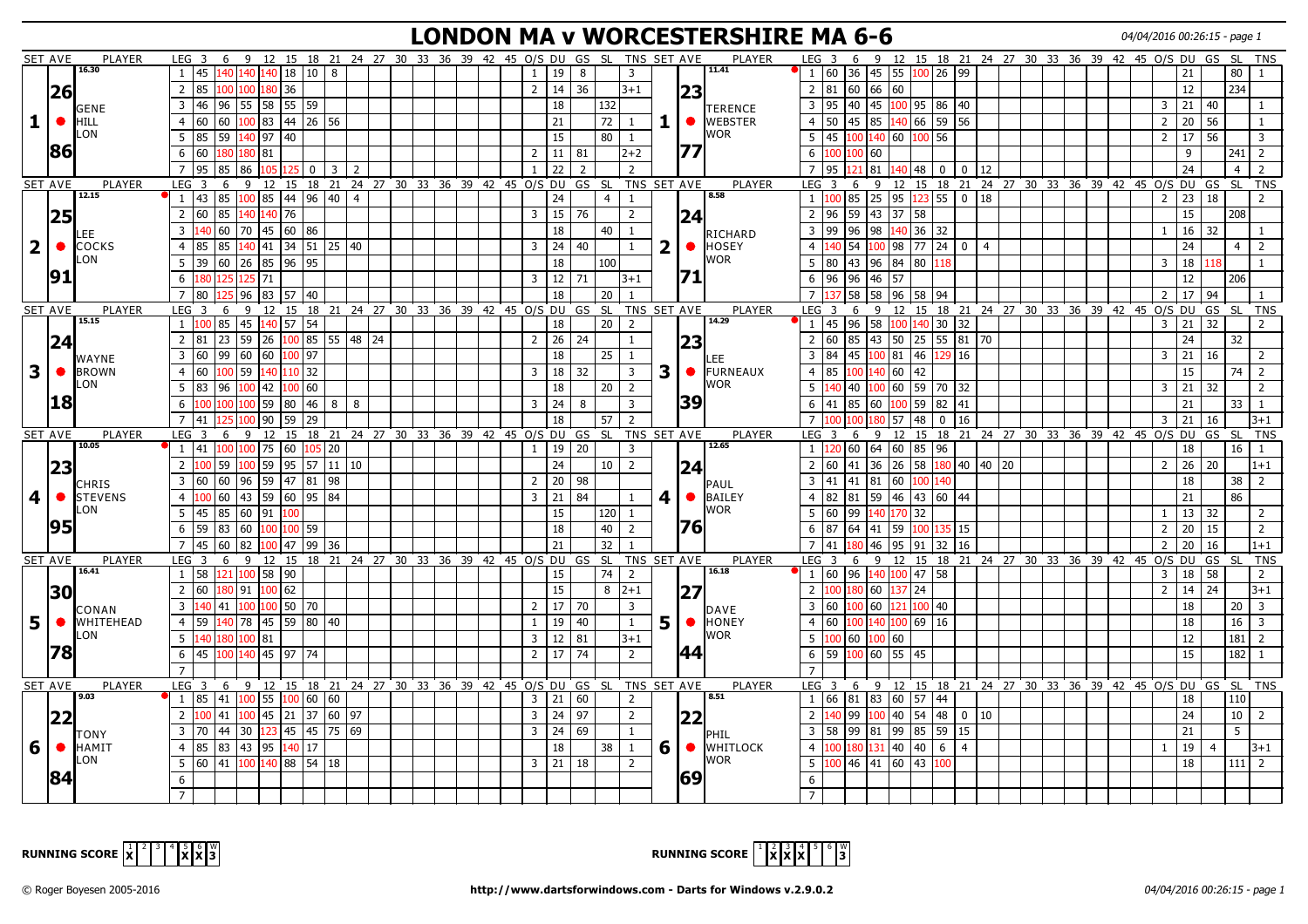#### **LONDON MA v WORCESTERSHIRE MA 6-6** 04/04/2016 00:26:17 - page 2

|                         | <b>SET AVE</b> | PLAYER                                                                                                                      | LEG <sub>3</sub>      |                                                                          | 6 9                              |               |                    |                     |                |   |  |  | 12 15 18 21 24 27 30 33 36 39 42 45 O/S DU                       |             | GS SL |              | TNS SET AVE       |       |           | <b>PLAYER</b>                                                                                                          | LEG <sub>3</sub> |              | 6                        |           |              |                             |              |  |  | 9 12 15 18 21 24 27 30 33 36 39 42 45 O/S DU GS SL      |                |    |           | <b>TNS</b>           |  |
|-------------------------|----------------|-----------------------------------------------------------------------------------------------------------------------------|-----------------------|--------------------------------------------------------------------------|----------------------------------|---------------|--------------------|---------------------|----------------|---|--|--|------------------------------------------------------------------|-------------|-------|--------------|-------------------|-------|-----------|------------------------------------------------------------------------------------------------------------------------|------------------|--------------|--------------------------|-----------|--------------|-----------------------------|--------------|--|--|---------------------------------------------------------|----------------|----|-----------|----------------------|--|
|                         |                | 16.47                                                                                                                       |                       | $1 \mid 11 \mid 123 \mid 95$                                             |                                  |               |                    | 121 97 22 32        |                |   |  |  | $\overline{2}$                                                   | 20          | 32    |              | $\overline{2}$    |       |           | 10.23                                                                                                                  |                  | $1 \quad 41$ |                          |           |              | 41 83 60 81 137 15          |              |  |  |                                                         |                | 21 |           | 43<br>$\mathbf{1}$   |  |
|                         |                |                                                                                                                             | $\overline{2}$<br>41  | 00                                                                       |                                  | 41<br>40      | 54                 |                     |                |   |  |  | $2^{\circ}$                                                      | 17          | 54    |              | $\overline{3}$    |       |           |                                                                                                                        | $\overline{2}$   | 96           | 43<br>00                 | 43        | 70           |                             |              |  |  |                                                         |                | 15 |           | 149<br>$\mathbf{1}$  |  |
|                         | 23             |                                                                                                                             |                       |                                                                          |                                  |               |                    |                     |                |   |  |  |                                                                  |             |       |              |                   |       | 22        |                                                                                                                        |                  |              |                          |           |              |                             |              |  |  |                                                         |                |    |           |                      |  |
|                         |                | TOMMY                                                                                                                       | $\overline{3}$        | 60                                                                       | 60 85                            |               |                    | 83 49 28 88         |                |   |  |  |                                                                  | 21          |       | 48           |                   |       |           | PATRICK                                                                                                                | $\mathbf{3}$     | 100          | 28<br>70                 |           |              | 81 41 59 81 41              |              |  |  |                                                         | 3              | 24 | 41        | 1                    |  |
| $\overline{\mathbf{z}}$ |                | SANWELL                                                                                                                     | $\overline{4}$        | 41                                                                       | 140                              | 100 36        | 35                 |                     |                |   |  |  |                                                                  | 18          |       | 49           | $\overline{3}$    | 7     |           | SINNETT                                                                                                                | $\overline{4}$   |              | 95                       | 140       | $26 \mid 40$ |                             |              |  |  |                                                         | $\overline{2}$ | 17 | 40        | $\overline{3}$       |  |
|                         |                | LON                                                                                                                         | 5                     | 140 60                                                                   | 100                              | 38<br>139     |                    | $0 \mid 12 \mid 12$ |                |   |  |  | $\mathbf{1}$                                                     | 22          | 12    |              | 3                 |       |           | <b>I</b> WOR                                                                                                           |                  | $5 \quad 81$ | 85<br>28                 | 125       |              | 45 45 23 53                 |              |  |  |                                                         |                | 24 |           | 16<br>$\mathbf{1}$   |  |
|                         | 45             |                                                                                                                             | 6<br>40               | 45                                                                       | 60                               | 24  41        |                    |                     |                |   |  |  |                                                                  | 18          |       | $111 1+1$    |                   |       | 91        |                                                                                                                        | 6                |              | 45<br>60                 |           | 99 76        |                             |              |  |  |                                                         | 3              | 18 | 76        | 2                    |  |
|                         |                |                                                                                                                             | $7^{\circ}$<br>81     | 23                                                                       | 60                               | l 60<br>160   |                    | 139   38            | l 24           |   |  |  |                                                                  | 24          |       | 16           | $\mathbf{1}$      |       |           |                                                                                                                        | $\overline{7}$   | 36           | 44<br>60                 | 79        |              | $92$   42   92              | $16 \mid 40$ |  |  |                                                         | $\mathbf{1}$   | 25 | 40        |                      |  |
|                         |                | PLAYER                                                                                                                      | LEG<br>$\overline{3}$ |                                                                          |                                  |               |                    |                     |                |   |  |  | 6 9 12 15 18 21 24 27 30 33 36 39 42 45 0/S DU                   |             |       |              | GS SL TNS SET AVE |       |           | PLAYER                                                                                                                 | LEG <sub>3</sub> |              | 6<br>9                   | 12        |              |                             |              |  |  | 15 18 21 24 27 30 33 36 39 42 45 0/S DU GS              |                |    | - SL      | <b>TNS</b>           |  |
|                         | SET AVE        | 14.00                                                                                                                       |                       |                                                                          |                                  |               |                    |                     |                |   |  |  |                                                                  |             |       |              |                   |       |           | 11.40                                                                                                                  |                  |              |                          |           |              |                             |              |  |  |                                                         |                |    |           |                      |  |
|                         |                |                                                                                                                             | 1   43                | 60                                                                       | 180                              | 45            | 38<br>35           |                     |                |   |  |  |                                                                  | $2 \mid 17$ | 38    |              | $ 2+1 $           |       |           |                                                                                                                        | 1 100            |              | 30<br>59                 | 85        | 100          |                             |              |  |  |                                                         |                | 15 |           | 127<br>2             |  |
|                         | 23             |                                                                                                                             | $\overline{2}$<br>25  | 57                                                                       | 100                              | 99            | 80                 | 32 0                | $\overline{0}$ | 8 |  |  | $\overline{3}$                                                   | 27          | 8     |              | $2 + 1$           |       | 23        |                                                                                                                        | 2 60             |              | 44<br>45                 |           |              | $140$ 41 43 28 60 0         |              |  |  |                                                         |                | 27 |           | 40<br>-1             |  |
|                         |                | <b>STEVE</b>                                                                                                                | $\overline{3}$<br>53  | 77                                                                       | 54 24 59                         |               | 53                 |                     |                |   |  |  |                                                                  | 18          |       | 181          |                   |       |           | ANTHONY                                                                                                                | $\overline{3}$   |              | 50<br>85                 |           | 96 60 110    |                             |              |  |  |                                                         | 3              | 18 | 110       | 2                    |  |
| 8                       |                | O DOUGLAS                                                                                                                   | $\overline{4}$<br>60  | 58                                                                       | 85                               | 94 100 64     |                    |                     |                |   |  |  |                                                                  | 18          |       | 40           | -1                | 8     | $\bullet$ | BUTLER                                                                                                                 | $\overline{4}$   | 40           | 83<br>96                 |           |              | 55 59 48 20                 |              |  |  |                                                         | $\overline{2}$ | 20 | 20        | $\mathbf{1}$         |  |
|                         |                | LON                                                                                                                         | 5<br>41               | 43                                                                       | 36                               | 140 180 41 20 |                    |                     |                |   |  |  | $\mathbf{1}$                                                     | 19          | 20    |              | $12+1$            |       |           | <b>I</b> WOR                                                                                                           | 5                | 84           | 45<br>85                 |           | 60 45 45     |                             |              |  |  |                                                         |                | 18 |           | 137                  |  |
|                         | 83             |                                                                                                                             | 6                     | $60 \mid 43 \mid 83$                                                     |                                  | 100 50        | 48                 |                     |                |   |  |  |                                                                  | 18          |       | $117$   1    |                   |       | 48        |                                                                                                                        | 6                | .00          | 125<br>25                |           |              | 68   51   16   16           |              |  |  |                                                         | $\mathbf{1}$   | 19 | 16        | $\overline{3}$       |  |
|                         |                |                                                                                                                             |                       |                                                                          |                                  |               |                    |                     |                |   |  |  |                                                                  |             |       |              |                   |       |           |                                                                                                                        |                  |              |                          |           |              |                             |              |  |  |                                                         |                |    |           |                      |  |
|                         |                |                                                                                                                             | $7^{\circ}$<br>95     | 96                                                                       | 140                              | 145           | 24<br>$\mathbf{1}$ |                     |                |   |  |  | $\mathbf{1}$                                                     | 16          | 24    |              | 2                 |       |           |                                                                                                                        |                  | 7 60         | 96 81                    | 100       | 60           |                             |              |  |  |                                                         |                | 15 |           | 104                  |  |
|                         | SET AVE        | PLAYER                                                                                                                      | LEG <sub>3</sub>      |                                                                          |                                  |               |                    |                     |                |   |  |  | 6 9 12 15 18 21 24 27 30 33 36 39 42 45 O/S DU GS SL TNS SET AVE |             |       |              |                   |       |           | PLAYER                                                                                                                 | LEG <sub>3</sub> |              | 6                        |           |              |                             |              |  |  | .<br>9 12 15 18 21 24 27 30 33 36 39 42 45 O/S DU GS SL |                |    |           | <b>TNS</b>           |  |
|                         |                | 20.72                                                                                                                       |                       | $1 \vert 100 \vert 100 \vert 180 \vert 43 \vert 66 \vert 6 \vert 0$      |                                  |               |                    |                     |                |   |  |  |                                                                  | 21          |       | $6 \mid 3+1$ |                   |       |           | 12.35                                                                                                                  | $1 \vert 45$     |              |                          |           |              | 100 60 45 60 140 35 16      |              |  |  |                                                         | 3              | 24 | 16        | 2                    |  |
|                         | 28             |                                                                                                                             | $\overline{2}$        | 140                                                                      | 100 121                          | 100   40      |                    |                     |                |   |  |  |                                                                  | $2 \mid 14$ | 40    |              | $\overline{4}$    |       | 25        |                                                                                                                        |                  | 2 81         | 43                       | l 40      |              |                             |              |  |  |                                                         |                | 12 |           | 237<br>$\mathbf{1}$  |  |
|                         |                | <b>STEVEN</b>                                                                                                               | 3 45                  |                                                                          | 40 42                            | 140 140 94    |                    |                     |                |   |  |  | $\overline{3}$                                                   | 18          | 94    |              | $\overline{2}$    |       |           | ∥IAN                                                                                                                   | 3                | 96           | 100   83   42   25   81  |           |              |                             |              |  |  |                                                         |                | 18 |           | 74<br>-1             |  |
| 9                       |                | <b>• FERGUSON</b>                                                                                                           | $\overline{4}$        |                                                                          | 39  60  43  43 <mark> 128</mark> |               |                    | 8                   |                |   |  |  | $\overline{3}$                                                   | 21          | 8     |              | $2+1$             | 9     | $\bullet$ | MACKENZIE                                                                                                              |                  | 4 43         | 140 100 60 83 63         |           |              |                             |              |  |  |                                                         |                | 18 |           | 12<br>2              |  |
|                         |                | LON                                                                                                                         | 5                     | 123 140 78                                                               |                                  | 100           |                    |                     |                |   |  |  |                                                                  | 12          |       | $60 \mid 3$  |                   |       |           | <b>I</b> WOR                                                                                                           |                  | $5 \quad 41$ | 180 I                    | 135 97 48 |              |                             |              |  |  |                                                         | 2              | 14 | 48        | $ 2+1 $              |  |
|                         | 54             |                                                                                                                             | 6                     | 19 $\left  \frac{140}{60} \right  60$ $\left  \frac{140}{92} \right  50$ |                                  |               |                    |                     |                |   |  |  |                                                                  | $2 \mid 17$ | 50    |              | $\overline{2}$    |       | 62        |                                                                                                                        | $6\overline{6}$  | 59           | 140   60   47            |           | 100          |                             |              |  |  |                                                         |                | 15 |           | 95<br>$\overline{2}$ |  |
|                         |                |                                                                                                                             |                       |                                                                          |                                  |               |                    |                     |                |   |  |  |                                                                  |             |       |              |                   |       |           |                                                                                                                        |                  |              |                          |           |              |                             |              |  |  |                                                         |                |    |           |                      |  |
|                         |                |                                                                                                                             | $\overline{7}$        |                                                                          |                                  |               |                    |                     |                |   |  |  |                                                                  |             |       |              |                   |       |           |                                                                                                                        | $\overline{7}$   |              |                          |           |              |                             |              |  |  |                                                         |                |    |           |                      |  |
|                         | <b>SET AVE</b> | PLAYER<br>5.34                                                                                                              | LEG <sub>3</sub>      |                                                                          |                                  |               |                    |                     |                |   |  |  | 6 9 12 15 18 21 24 27 30 33 36 39 42 45 O/S DU GS SL             |             |       |              | TNS SET AVE       |       |           | PLAYER<br>$\sqrt{9.97}$                                                                                                | LEG <sub>3</sub> |              |                          |           |              |                             |              |  |  | 6 9 12 15 18 21 24 27 30 33 36 39 42 45 0/S DU          |                |    | -SL<br>GS | <b>TNS</b>           |  |
|                         |                |                                                                                                                             | $1 \mid 77$           |                                                                          | $100$ 60 60 60 $25$              |               |                    |                     |                |   |  |  |                                                                  | 18          |       | $119$ 1      |                   |       |           |                                                                                                                        | 1 140            |              | 85 100 100 36 40         |           |              |                             |              |  |  |                                                         | $\overline{2}$ | 17 | 40        | $\overline{3}$       |  |
|                         | 23             |                                                                                                                             | 2 <sup>1</sup><br>96  |                                                                          | 134 60 89                        |               |                    |                     |                |   |  |  |                                                                  | 12          |       | 122          | $\overline{1}$    |       | 29        |                                                                                                                        |                  | $2 \quad 60$ | 140 I                    | 140 137   | 24           |                             |              |  |  |                                                         | 3              | 15 | 24        | $\overline{3}$       |  |
|                         |                | <b>SPENCER</b>                                                                                                              |                       | 3 100 59 81 81 100 40                                                    |                                  |               |                    |                     |                |   |  |  |                                                                  | 18          |       | 40           | 2                 |       |           | <b>DAMES</b>                                                                                                           | $\overline{3}$   | 60           | 100   81   140   80   40 |           |              |                             |              |  |  |                                                         | $\mathbf{1}$   | 16 | 40        | 2                    |  |
| <b>10</b>               |                | $\bullet$ ELLIS                                                                                                             | 4 <sup>1</sup><br>43  | 45                                                                       | 100                              | 45  81        | l 41               |                     |                |   |  |  |                                                                  | 18          |       | $146$ 1      |                   | 10    | $\bullet$ | HURRELL                                                                                                                |                  | 4 60         |                          |           |              | 60   97   81   91   40   72 |              |  |  |                                                         | 2              | 20 | 72        |                      |  |
|                         |                | LON                                                                                                                         | 5                     |                                                                          |                                  |               |                    |                     |                |   |  |  |                                                                  |             |       |              |                   |       |           | lwor                                                                                                                   | 5                |              |                          |           |              |                             |              |  |  |                                                         |                |    |           |                      |  |
|                         | 89             |                                                                                                                             | 6                     |                                                                          |                                  |               |                    |                     |                |   |  |  |                                                                  |             |       |              |                   |       | 47        |                                                                                                                        | 6                |              |                          |           |              |                             |              |  |  |                                                         |                |    |           |                      |  |
|                         |                |                                                                                                                             | $\overline{7}$        |                                                                          |                                  |               |                    |                     |                |   |  |  |                                                                  |             |       |              |                   |       |           |                                                                                                                        | $\overline{7}$   |              |                          |           |              |                             |              |  |  |                                                         |                |    |           |                      |  |
|                         |                |                                                                                                                             |                       |                                                                          |                                  |               |                    |                     |                |   |  |  |                                                                  |             |       |              |                   |       |           |                                                                                                                        |                  |              |                          |           |              |                             |              |  |  |                                                         |                |    |           | <b>SL</b>            |  |
|                         | <b>SET AVE</b> | PLAYER<br>9.40                                                                                                              | LEG <sub>3</sub>      |                                                                          |                                  |               |                    |                     |                |   |  |  | 6 9 12 15 18 21 24 27 30 33 36 39 42 45 0/S DU GS SL TNS SET AVE |             |       |              |                   |       |           | PLAYER<br>14.60                                                                                                        | LEG <sub>3</sub> | 1 100        | 6                        |           |              |                             |              |  |  | 9 12 15 18 21 24 27 30 33 36 39 42 45 0/S DU GS         | 3              |    |           | <b>TNS</b>           |  |
|                         |                |                                                                                                                             | 1 <sup>1</sup>        | 140 100 37                                                               |                                  | 100           |                    |                     |                |   |  |  |                                                                  | 12          |       | $124$ 3      |                   |       |           |                                                                                                                        |                  |              | 100 81                   | 100       | L20          |                             |              |  |  |                                                         |                | 15 | 120       | $\overline{4}$       |  |
|                         | 23             |                                                                                                                             | $2^{\circ}$           | 45                                                                       | 140 43                           | 40   48       |                    |                     |                |   |  |  |                                                                  | 15          |       | $185$ 1      |                   |       | 26        |                                                                                                                        | $2^{\circ}$      |              | 60                       |           | 140 61       |                             |              |  |  |                                                         | $\overline{2}$ | 14 | 61        | $\overline{3}$       |  |
|                         |                | <b>NICKY</b>                                                                                                                | $\overline{3}$        | 85                                                                       | 26 180 60 27 98 25               |               |                    |                     |                |   |  |  | 3 <sup>7</sup>                                                   | $\vert$ 21  | 25    |              | $1+1$             |       |           | <b>CHRIS</b>                                                                                                           | $\overline{3}$   |              | 81 91                    |           |              | 99   50   10   15           |              |  |  |                                                         |                | 21 |           | 15<br>$\mathbf{1}$   |  |
|                         |                | $ 11 $ $\bullet$ TURNER                                                                                                     | $\overline{4}$<br>40  |                                                                          | 40 60                            | 140 80 60 81  |                    |                     |                |   |  |  |                                                                  | $2 \mid 20$ | 81    |              | $\mathbf{1}$      | 11I • |           | JENNINGS                                                                                                               | $\overline{4}$   |              | 81<br>60                 | 85        | $79$ 0       |                             |              |  |  |                                                         |                | 18 |           | $16 1+1$             |  |
|                         |                | LON                                                                                                                         | 5 <sup>5</sup><br>80  | 83                                                                       | 43                               | 95 140        |                    | 40 0                |                |   |  |  |                                                                  | 21          |       | $20 \mid 1$  |                   |       |           | <b>I</b> WOR                                                                                                           | 5                | 80           | $91$   95                |           |              | 82  60  53  20  20          |              |  |  |                                                         | 1              | 22 | 20        |                      |  |
|                         | 82             |                                                                                                                             | 6                     | 61 32 78 84 41 73 75                                                     |                                  |               |                    |                     |                |   |  |  |                                                                  | 21          |       | 57           |                   |       | 80        |                                                                                                                        | 6                | 41           | 100 100 140 82 22        |           |              | 16                          |              |  |  |                                                         | $\overline{3}$ | 21 | 16        | $\overline{3}$       |  |
|                         |                |                                                                                                                             | $\overline{7}$        |                                                                          |                                  |               |                    |                     |                |   |  |  |                                                                  |             |       |              |                   |       |           |                                                                                                                        | $\overline{7}$   |              |                          |           |              |                             |              |  |  |                                                         |                |    |           |                      |  |
|                         | SET AVE        | PLAYER                                                                                                                      | LEG <sub>3</sub>      |                                                                          |                                  |               |                    | 6 9 12 15 18 21     |                |   |  |  | 24  27  30  33  36  39  42  45  0/S  DU  GS  SL                  |             |       |              | TNS SET AVE       |       |           | PLAYER                                                                                                                 | LEG <sub>3</sub> |              |                          |           |              |                             |              |  |  | 6 9 12 15 18 21 24 27 30 33 36 39 42 45 O/S DU GS SL    |                |    |           | <b>TNS</b>           |  |
|                         |                | 12.58                                                                                                                       |                       | 1   55   41   100   100   135   50   20                                  |                                  |               |                    |                     |                |   |  |  | 2 <sup>1</sup>                                                   | 20   20     |       |              | 3                 |       |           | 4.35                                                                                                                   |                  | 1 60         | 26 41 100 60 135         |           |              |                             |              |  |  |                                                         |                | 18 |           | 79<br>2              |  |
|                         |                |                                                                                                                             |                       |                                                                          |                                  |               |                    |                     |                |   |  |  |                                                                  |             |       |              |                   |       |           |                                                                                                                        |                  |              |                          |           |              |                             |              |  |  |                                                         |                |    |           |                      |  |
|                         | 28             |                                                                                                                             | 2 <sup>1</sup><br>81  | 100                                                                      | 100                              | 100           | 20<br>100          |                     |                |   |  |  | $\overline{2}$                                                   | 17          | 20    |              | $\overline{4}$    |       | 21        |                                                                                                                        | $2 \mid 42$      |              | 100   81                 |           | 60 43 95     |                             |              |  |  |                                                         |                | 18 |           | 80<br>$\mathbf{1}$   |  |
|                         |                | REECE                                                                                                                       | 3                     | 60                                                                       | 23 100                           | 58            |                    |                     |                |   |  |  | 3 <sup>1</sup>                                                   | 15          | 160   |              | 3                 |       |           | ANDREW                                                                                                                 |                  | 3 100        | $60 \mid 60$             | 145       |              |                             |              |  |  |                                                         |                | 12 |           | 236                  |  |
|                         | $ 12  \bullet$ | <b>ROBINSON</b>                                                                                                             | $\overline{4}$        | 140 85 60 60 60 96                                                       |                                  |               |                    |                     |                |   |  |  |                                                                  | $3 \mid 18$ | 96    |              | $\mathbf{1}$      | 12    | $\bullet$ | <b>PULLEN</b>                                                                                                          |                  | $4 \mid 34$  | 81 60 39 43 60           |           |              |                             |              |  |  |                                                         |                | 18 |           | 184                  |  |
|                         |                | LON                                                                                                                         | 5                     |                                                                          |                                  |               |                    |                     |                |   |  |  |                                                                  |             |       |              |                   |       |           | <b>I</b> WOR                                                                                                           | $\overline{5}$   |              |                          |           |              |                             |              |  |  |                                                         |                |    |           |                      |  |
|                         | 63             |                                                                                                                             | 6                     |                                                                          |                                  |               |                    |                     |                |   |  |  |                                                                  |             |       |              |                   |       | 59        |                                                                                                                        | 6                |              |                          |           |              |                             |              |  |  |                                                         |                |    |           |                      |  |
|                         |                |                                                                                                                             | $\overline{7}$        |                                                                          |                                  |               |                    |                     |                |   |  |  |                                                                  |             |       |              |                   |       |           |                                                                                                                        | $\overline{7}$   |              |                          |           |              |                             |              |  |  |                                                         |                |    |           |                      |  |
|                         |                |                                                                                                                             |                       |                                                                          |                                  |               |                    |                     |                |   |  |  |                                                                  |             |       |              |                   |       |           |                                                                                                                        |                  |              |                          |           |              |                             |              |  |  |                                                         |                |    |           |                      |  |
| OP:                     |                | Conan Whitehead 30.78                                                                                                       |                       |                                                                          |                                  |               |                    |                     |                |   |  |  |                                                                  |             |       |              |                   | OP:   |           | James Hurrell 29.47                                                                                                    |                  |              |                          |           |              |                             |              |  |  |                                                         |                |    |           |                      |  |
|                         |                |                                                                                                                             |                       |                                                                          |                                  |               |                    |                     |                |   |  |  |                                                                  |             |       |              |                   |       |           |                                                                                                                        |                  |              |                          |           |              |                             |              |  |  |                                                         |                |    |           |                      |  |
|                         |                | RUNNING SCORE $\begin{bmatrix} 1 & 2 & 3 & 4 & 5 & 6 & 7 & 8 & 9 & 10 & 11 & 12 \\ 1 & 1 & 1 & 2 & 3 & 6 & 8 \end{bmatrix}$ |                       |                                                                          |                                  |               |                    |                     |                |   |  |  |                                                                  |             |       |              |                   |       |           | RUNNING SCORE $\begin{bmatrix} 1 & 2 & 3 & 4 & 5 & 6 & 7 & 8 & 9 & 10 & 11 & 12 \ 1 & 1 & 2 & 3 & 6 & 8 \end{bmatrix}$ |                  |              |                          |           |              |                             |              |  |  |                                                         |                |    |           |                      |  |

**RUNNING SCORE**  $\vert x \vert^2 \vert^3 \vert^4 \vert x \vert^5 \vert^7 \vert x \vert^3 \vert^1 \vert x \vert^2 \vert^1 \vert x \vert^3$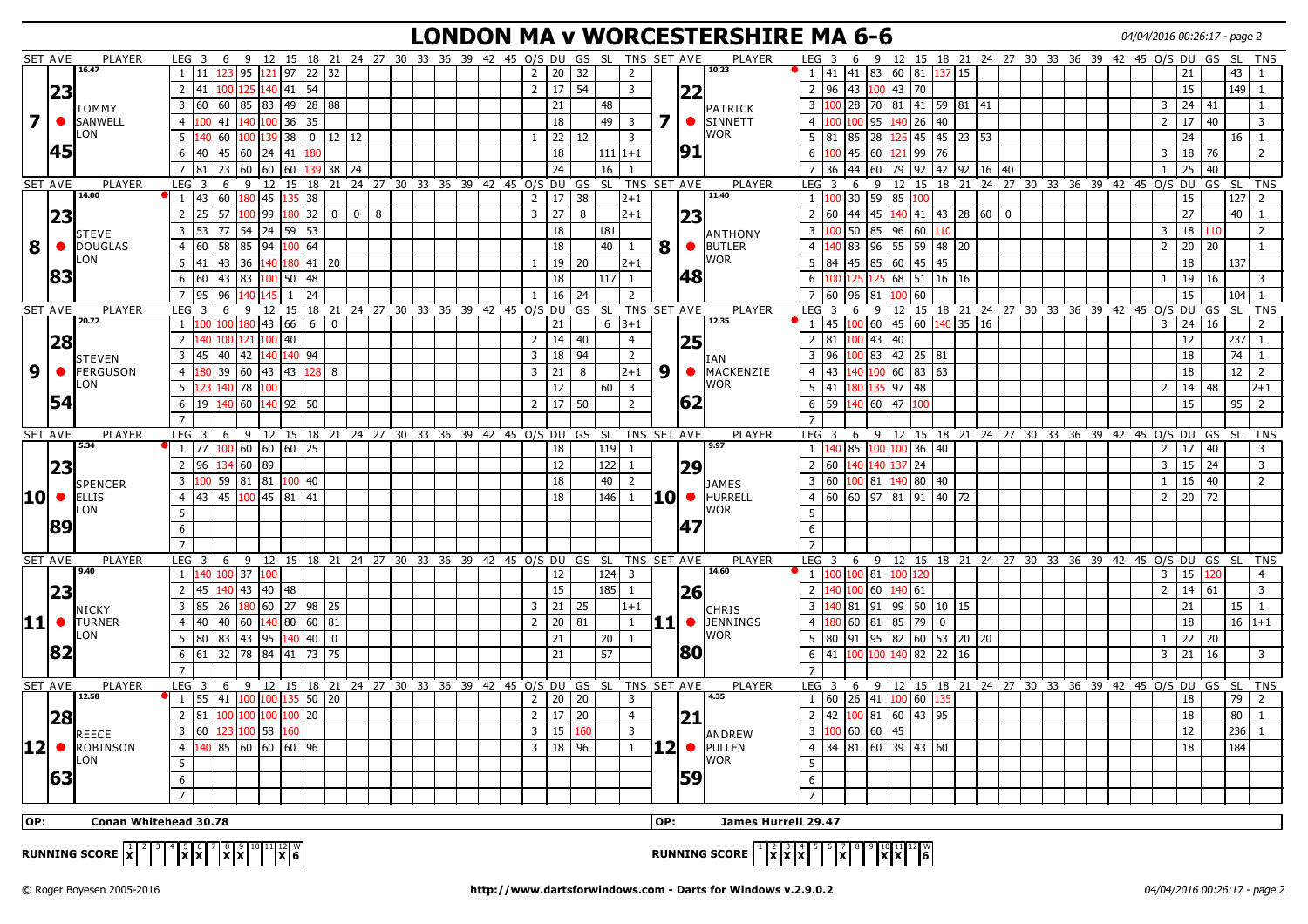# **LONDON MA v WORCESTERSHIRE MA 6-6** 04/04/2016 00:26:19 - page 3

| <b>PLAYER</b>        |              | W/L LWON LOST |    | AVE I | TAVE  | <b>PTS</b> | DRTS | <b>TON</b> | $ TON+ $ | 180 | <b>TONS</b> | <b>PLAYER</b>          |   | W/L LWON LOST |    |       | AVE TAVE | <b>PTS</b> | <b>DRTS</b> | <b>TON</b> | $ TON+$ | 180 | TONS      |
|----------------------|--------------|---------------|----|-------|-------|------------|------|------------|----------|-----|-------------|------------------------|---|---------------|----|-------|----------|------------|-------------|------------|---------|-----|-----------|
| Gene Hill            | W            |               |    | 26.86 | 16.30 | 3223       | 120  |            |          |     | $12 + 3$    | <b>Terence Webster</b> |   |               |    | 23.77 | 11.41    | 2948       | 124         |            |         |     | 10        |
| Lee Cocks            |              |               |    | 25.91 | 12.15 | 3343       | 129  |            |          |     | $9 + 1$     | Richard Hosey          | W |               |    | 24.71 | 8.58     | 3089       | 125         |            |         |     |           |
| Wayne Brown          |              |               |    | 24.18 | 15.15 | 3385       | 140  | ÎΖ         |          |     | 14          | Lee Furneaux           | W |               |    | 23.39 | 14.29    | 3368       | 144         |            |         |     | $12 + 1$  |
| Chris Stevens        |              |               |    | 23.95 | 10.05 | 3305       | 138  | 10         |          |     |             | l Paul Bailev          | W |               |    | 24.76 | 12.65    | 3367       | 136         |            |         |     | $9 + 2$   |
| Conan Whitehead      | W            |               |    | 30.78 | 16.41 | 2924       | 95   |            |          |     | $13 + 2$    | Dave Honey             |   |               |    | 27.44 | 16.18    | 2607       | 95          |            |         |     | $14 + 1$  |
| Tony Hamit           | W            |               |    | 22.84 | 9.03  | 2467       | 108  |            |          |     |             | Phil Whitlock          |   |               |    | 22.69 | 8.51     | 2269       | 100         |            |         |     | $7 + 1$   |
| <b>Tommy Sanwell</b> |              |               |    | 23.45 | 16.47 | 3283       | 140  |            |          |     | $13 + 1$    | Patrick Sinnett        | W |               |    | 22.91 | 10.23    | 3299       | 144         |            |         |     |           |
| Steve Douglas        | W            |               |    | 23.83 | 14.00 | 3169       | 133  |            |          |     | $10 + 3$    | <b>Anthony Butler</b>  |   |               |    | 23.48 | 11.40    | 3099       | 132         |            |         |     | 10        |
| Steven Ferguson      | W            |               |    | 28.54 | 20.72 | 2940       | 103  |            |          |     | $16 + 2$    | I Ian Mackenzie        |   |               |    | 25.62 | 12.35    | 2588       | 101         |            |         |     | $10 + 1$  |
| Spencer Ellis        |              |               |    | 23.89 | 5.34  | 1577       | 66   |            |          |     |             | James Hurrell          | W |               |    | 29.47 | 9.97     | 2004       | 68          |            |         |     |           |
| Nicky Turner         |              |               |    | 23.82 | 9.40  | 2620       | 110  |            |          |     | $7+1$       | Chris Jennings         | W |               |    | 26.80 | 14.60    | 2975       | 111         |            |         |     | $12 + 1$  |
| Reece Robinson       | $\mathbf{M}$ |               |    | 28.63 | 12.58 | 2004       |      |            |          |     |             | Andrew Pullen          |   |               |    | 21.59 | 4.35     | 1425       | 66          |            |         |     |           |
| <b>TOTALS</b>        |              | 38            | 35 | 25.33 | 0.00  | 34240      | 1352 | 81         | 34       | 13  |             | $128+13$   TOTALS      | D | 35            | 38 | 24.55 | 0.00     | 33038      | 1346        | 77         | 28      |     | $112 + 7$ |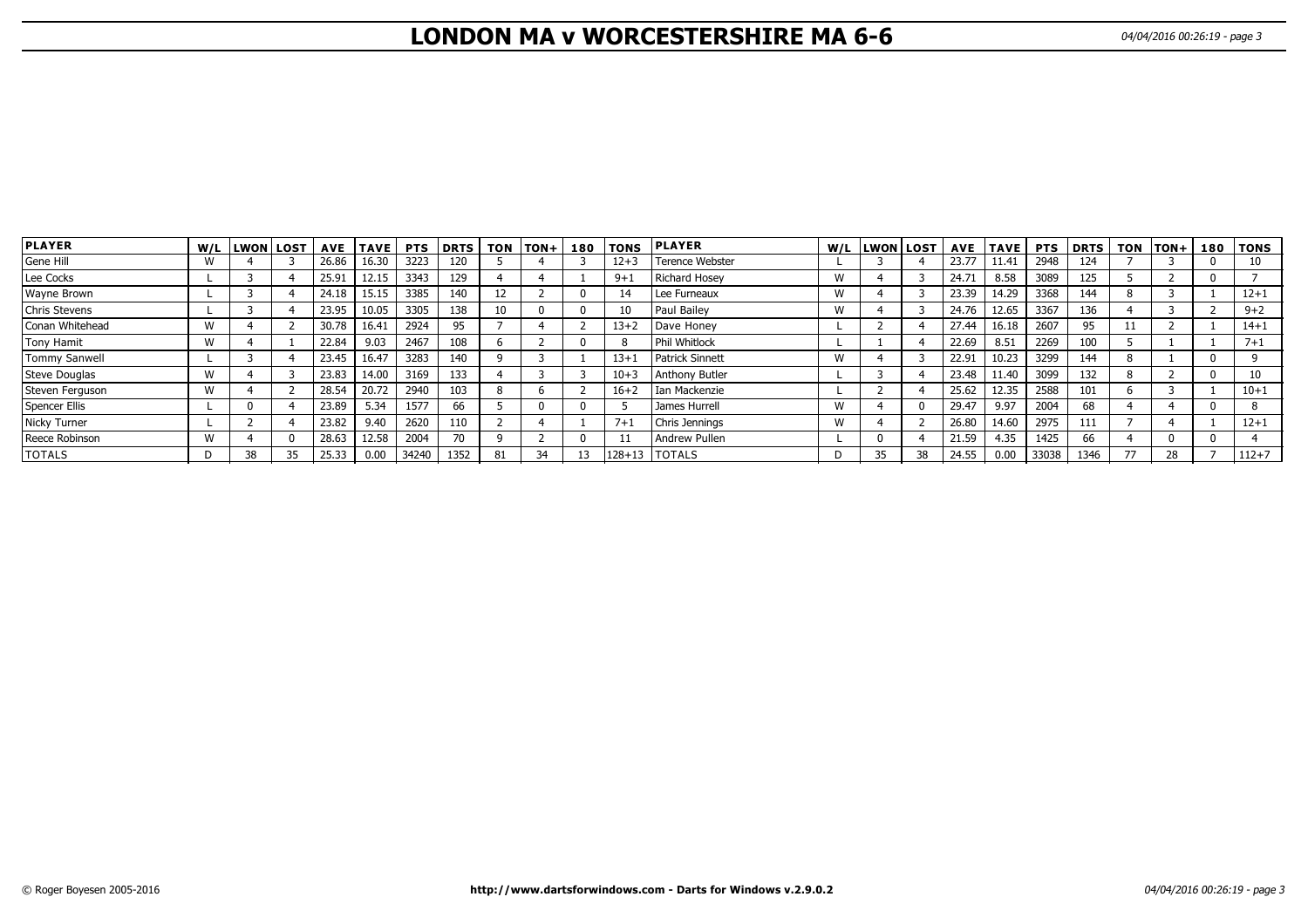#### **LONDON WA v WORCESTERSHIRE WA 4-2** 04/04/2016 00:26:04 - page 1

| <b>SET AVE</b><br>PLAYER<br>9 12 15 18 21 24 27 30 33 36 39 42 45 O/S DU GS SL<br>TNS SET AVE<br><b>PLAYER</b><br>LEG <sub>3</sub><br>9 12 15 18 21 24 27 30 33 36 39 42 45 O/S DU GS SL TNS<br>LEG <sub>3</sub><br>6<br>6<br>4.01<br>3.46<br>26 60<br>$ 41 $ 60 85<br>139 58<br>$\begin{array}{ c c } \hline 0 & 32 \end{array}$<br>$1 \mid 23 \mid 60 \mid 41 \mid 60 \mid 21 \mid 125 \mid 41 \mid 44 \mid 38$<br>32<br>25<br>27<br>$\overline{1}$<br>$\mathbf{1}$<br> 17 <br> 20<br>140 18 95 46 84 40<br>$\boxed{60}$ $\boxed{100}$ 45 41 85<br>$2 \mid 24$<br>78<br>2<br>19<br>40<br>18<br>$\mathbf{1}$<br>LEANNE<br><b>JENNY</b><br>$3   45   39   60   60   76   122   17   31   19   32$<br>$121$ 26 60 7 60 41 40 41<br>$\overline{3}$<br>30<br>32<br>$3 \mid 41$<br>$\bullet$ SHAIL<br><b>TOPPER</b><br>32<br>30 <sup>°</sup><br>1<br>$\bullet$<br><b>WOR</b><br>LON<br> 31<br>03<br>5<br>9 12 15 18 21 24 27 30 33 36 39 42 45 0/S DU GS SL<br>9 12 15 18 21 24 27 30 33 36 39 42 45 O/S DU GS SL TNS<br>$LEG$ 3<br>6<br>TNS SET AVE<br>LEG <sup>3</sup><br>6<br><b>SET AVE</b><br>PLAYER<br>PLAYER<br>3.36<br>0.00<br>85 62 28 41 66 21 61 18<br>97<br>41<br>33<br>$1 \overline{26}$<br>78 57<br>31<br>$\overline{4}$<br>$\overline{4}$<br>l 60<br>18<br>$\overline{0}$<br>$\mathbf 0$<br> 13 <br> 13 <br>22<br>100 135 41 60 43 41<br>$21$ 29 60 64 36<br>45<br>$2$ 92<br>45<br>16 0<br>47<br>45<br>$\overline{0}$<br>$\overline{0}$<br>$\mathbf 0$<br>$\mathbf 0$<br>81  41 <br>$ 12\rangle$<br>$\mathbf{0}$<br>$\mathbf{0}$<br>$\mathbf 0$<br>14<br>$\mathbf 0$<br>2<br>2<br>$\overline{2}$<br>2<br>$\Omega$<br>CARLY<br><b>ZOE</b><br>$\overline{2}$<br>2<br>57 22 43 42 57<br> 45 60<br> 41 60 60 <br>26 43 41 16 101<br>33<br>$\bullet$ DONES<br>$55 \ 98$<br>129<br>$\sqrt{60}$   12<br>$32$ 12<br>26<br><b>TOWNSEND</b><br>$\overline{3}$<br>$\overline{2}$<br>$\overline{3}$<br>$\bullet$<br>$\overline{4}$<br>4<br><b>WOR</b><br>LON<br> 22<br>66<br>5<br>.5<br>9 12 15 18 21 24 27 30 33 36 39 42 45 0/S DU GS SL<br>SET AVE<br><b>PLAYER</b><br>TNS SET AVE<br><b>PLAYER</b><br>LEG <sub>3</sub><br>9 12 15 18 21 24 27 30 33 36 39 42 45 O/S DU GS SL<br>LEG <sub>3</sub><br>-6<br>6<br>1.40<br>2.16<br>$116$ 45 58 22 23<br>24<br>40 22 76<br>48<br>$1 \overline{24}$<br>$26 \mid 30$<br>36 20<br>37<br>$\begin{array}{c} \boxed{35} \end{array}$<br>63<br>33<br>56 0 20<br>$\overline{0}$<br>81<br>8<br>8<br>3<br>$\left 15\right _{\text{ALLISON}}$<br> 14 <br>22 83 37 39 60 67<br>$ 47\rangle$<br>$2 \mid 43$<br> 30   53   41   11   45   33   60   <mark>100</mark>   61   24<br>$31 \mid 24$<br>22<br>145<br>33<br>33<br>39<br>3<br>3<br>25 45 59 50 78 81 22 53 0<br>$3 \mid 55 \mid 83 \mid 41 \mid 40 \mid 43 \mid 60 \mid 60 \mid 71 \mid 30$<br>$0$ 18<br>30 <sup>°</sup><br>47<br>$\bullet$<br>$31 \mid 18$<br><b>HOLT</b><br>$\overline{3}$<br>GALLAGHER<br>l 41<br>LON<br><b>WOR</b><br>34<br>5 <sup>1</sup><br>PLAYER<br>9 12 15 18 21 24 27 30 33 36 39 42 45 O/S DU GS SL TNS SET AVE<br>PLAYER<br>9 12 15 18 21 24 27 30 33 36 39 42 45 0/S DU GS SL TNS<br>SET AVE<br>$LEG$ 3<br>LEG <sub>3</sub><br>6<br>6<br>3.23<br> 36 <br>7.15<br>52   97<br>55<br>26<br>45 60<br>62<br>$1 \vert 60$<br>60<br>38<br>$11 \mid 17$<br>26<br>$28$ 26<br>41<br>44<br>$\overline{0}$<br>30<br>32<br>$\mathbf 0$<br>100<br>140<br>$\overline{1}$<br><b>15</b><br> 15 <br>$\boxed{41}$ 60 $\boxed{41}$ $\boxed{41}$ 30 55 87 29<br>$\begin{bmatrix} 60 & 60 & 121 & 95 & 55 & 10 & 20 & 0 \end{bmatrix}$<br>41<br>42<br>10 0<br> 0 <br>l 0<br>$0 \mid 16$<br>$\overline{3}$<br>2 60<br>6<br>42<br>160<br>0 I<br>2<br>$\overline{0}$<br>16<br><b>TAMMY</b><br>IKIM |                                |
|------------------------------------------------------------------------------------------------------------------------------------------------------------------------------------------------------------------------------------------------------------------------------------------------------------------------------------------------------------------------------------------------------------------------------------------------------------------------------------------------------------------------------------------------------------------------------------------------------------------------------------------------------------------------------------------------------------------------------------------------------------------------------------------------------------------------------------------------------------------------------------------------------------------------------------------------------------------------------------------------------------------------------------------------------------------------------------------------------------------------------------------------------------------------------------------------------------------------------------------------------------------------------------------------------------------------------------------------------------------------------------------------------------------------------------------------------------------------------------------------------------------------------------------------------------------------------------------------------------------------------------------------------------------------------------------------------------------------------------------------------------------------------------------------------------------------------------------------------------------------------------------------------------------------------------------------------------------------------------------------------------------------------------------------------------------------------------------------------------------------------------------------------------------------------------------------------------------------------------------------------------------------------------------------------------------------------------------------------------------------------------------------------------------------------------------------------------------------------------------------------------------------------------------------------------------------------------------------------------------------------------------------------------------------------------------------------------------------------------------------------------------------------------------------------------------------------------------------------------------------------------------------------------------------------------------------------------------------------------------------------------------------------------------------------------------------------------------------------------------------------------------------------------------------------------------------------------------------------------------------------------------------------------------------------------------------------------------------------------------------------------------------------------------------------------------------------------------------------------------------------------------------------------------------------------------------------------------------------------------------------------------------------------------------------------------------|--------------------------------|
|                                                                                                                                                                                                                                                                                                                                                                                                                                                                                                                                                                                                                                                                                                                                                                                                                                                                                                                                                                                                                                                                                                                                                                                                                                                                                                                                                                                                                                                                                                                                                                                                                                                                                                                                                                                                                                                                                                                                                                                                                                                                                                                                                                                                                                                                                                                                                                                                                                                                                                                                                                                                                                                                                                                                                                                                                                                                                                                                                                                                                                                                                                                                                                                                                                                                                                                                                                                                                                                                                                                                                                                                                                                                                                | 48                             |
|                                                                                                                                                                                                                                                                                                                                                                                                                                                                                                                                                                                                                                                                                                                                                                                                                                                                                                                                                                                                                                                                                                                                                                                                                                                                                                                                                                                                                                                                                                                                                                                                                                                                                                                                                                                                                                                                                                                                                                                                                                                                                                                                                                                                                                                                                                                                                                                                                                                                                                                                                                                                                                                                                                                                                                                                                                                                                                                                                                                                                                                                                                                                                                                                                                                                                                                                                                                                                                                                                                                                                                                                                                                                                                | $146$ 1                        |
|                                                                                                                                                                                                                                                                                                                                                                                                                                                                                                                                                                                                                                                                                                                                                                                                                                                                                                                                                                                                                                                                                                                                                                                                                                                                                                                                                                                                                                                                                                                                                                                                                                                                                                                                                                                                                                                                                                                                                                                                                                                                                                                                                                                                                                                                                                                                                                                                                                                                                                                                                                                                                                                                                                                                                                                                                                                                                                                                                                                                                                                                                                                                                                                                                                                                                                                                                                                                                                                                                                                                                                                                                                                                                                | 32                             |
|                                                                                                                                                                                                                                                                                                                                                                                                                                                                                                                                                                                                                                                                                                                                                                                                                                                                                                                                                                                                                                                                                                                                                                                                                                                                                                                                                                                                                                                                                                                                                                                                                                                                                                                                                                                                                                                                                                                                                                                                                                                                                                                                                                                                                                                                                                                                                                                                                                                                                                                                                                                                                                                                                                                                                                                                                                                                                                                                                                                                                                                                                                                                                                                                                                                                                                                                                                                                                                                                                                                                                                                                                                                                                                |                                |
|                                                                                                                                                                                                                                                                                                                                                                                                                                                                                                                                                                                                                                                                                                                                                                                                                                                                                                                                                                                                                                                                                                                                                                                                                                                                                                                                                                                                                                                                                                                                                                                                                                                                                                                                                                                                                                                                                                                                                                                                                                                                                                                                                                                                                                                                                                                                                                                                                                                                                                                                                                                                                                                                                                                                                                                                                                                                                                                                                                                                                                                                                                                                                                                                                                                                                                                                                                                                                                                                                                                                                                                                                                                                                                |                                |
|                                                                                                                                                                                                                                                                                                                                                                                                                                                                                                                                                                                                                                                                                                                                                                                                                                                                                                                                                                                                                                                                                                                                                                                                                                                                                                                                                                                                                                                                                                                                                                                                                                                                                                                                                                                                                                                                                                                                                                                                                                                                                                                                                                                                                                                                                                                                                                                                                                                                                                                                                                                                                                                                                                                                                                                                                                                                                                                                                                                                                                                                                                                                                                                                                                                                                                                                                                                                                                                                                                                                                                                                                                                                                                |                                |
|                                                                                                                                                                                                                                                                                                                                                                                                                                                                                                                                                                                                                                                                                                                                                                                                                                                                                                                                                                                                                                                                                                                                                                                                                                                                                                                                                                                                                                                                                                                                                                                                                                                                                                                                                                                                                                                                                                                                                                                                                                                                                                                                                                                                                                                                                                                                                                                                                                                                                                                                                                                                                                                                                                                                                                                                                                                                                                                                                                                                                                                                                                                                                                                                                                                                                                                                                                                                                                                                                                                                                                                                                                                                                                |                                |
|                                                                                                                                                                                                                                                                                                                                                                                                                                                                                                                                                                                                                                                                                                                                                                                                                                                                                                                                                                                                                                                                                                                                                                                                                                                                                                                                                                                                                                                                                                                                                                                                                                                                                                                                                                                                                                                                                                                                                                                                                                                                                                                                                                                                                                                                                                                                                                                                                                                                                                                                                                                                                                                                                                                                                                                                                                                                                                                                                                                                                                                                                                                                                                                                                                                                                                                                                                                                                                                                                                                                                                                                                                                                                                |                                |
|                                                                                                                                                                                                                                                                                                                                                                                                                                                                                                                                                                                                                                                                                                                                                                                                                                                                                                                                                                                                                                                                                                                                                                                                                                                                                                                                                                                                                                                                                                                                                                                                                                                                                                                                                                                                                                                                                                                                                                                                                                                                                                                                                                                                                                                                                                                                                                                                                                                                                                                                                                                                                                                                                                                                                                                                                                                                                                                                                                                                                                                                                                                                                                                                                                                                                                                                                                                                                                                                                                                                                                                                                                                                                                |                                |
|                                                                                                                                                                                                                                                                                                                                                                                                                                                                                                                                                                                                                                                                                                                                                                                                                                                                                                                                                                                                                                                                                                                                                                                                                                                                                                                                                                                                                                                                                                                                                                                                                                                                                                                                                                                                                                                                                                                                                                                                                                                                                                                                                                                                                                                                                                                                                                                                                                                                                                                                                                                                                                                                                                                                                                                                                                                                                                                                                                                                                                                                                                                                                                                                                                                                                                                                                                                                                                                                                                                                                                                                                                                                                                |                                |
|                                                                                                                                                                                                                                                                                                                                                                                                                                                                                                                                                                                                                                                                                                                                                                                                                                                                                                                                                                                                                                                                                                                                                                                                                                                                                                                                                                                                                                                                                                                                                                                                                                                                                                                                                                                                                                                                                                                                                                                                                                                                                                                                                                                                                                                                                                                                                                                                                                                                                                                                                                                                                                                                                                                                                                                                                                                                                                                                                                                                                                                                                                                                                                                                                                                                                                                                                                                                                                                                                                                                                                                                                                                                                                |                                |
|                                                                                                                                                                                                                                                                                                                                                                                                                                                                                                                                                                                                                                                                                                                                                                                                                                                                                                                                                                                                                                                                                                                                                                                                                                                                                                                                                                                                                                                                                                                                                                                                                                                                                                                                                                                                                                                                                                                                                                                                                                                                                                                                                                                                                                                                                                                                                                                                                                                                                                                                                                                                                                                                                                                                                                                                                                                                                                                                                                                                                                                                                                                                                                                                                                                                                                                                                                                                                                                                                                                                                                                                                                                                                                |                                |
|                                                                                                                                                                                                                                                                                                                                                                                                                                                                                                                                                                                                                                                                                                                                                                                                                                                                                                                                                                                                                                                                                                                                                                                                                                                                                                                                                                                                                                                                                                                                                                                                                                                                                                                                                                                                                                                                                                                                                                                                                                                                                                                                                                                                                                                                                                                                                                                                                                                                                                                                                                                                                                                                                                                                                                                                                                                                                                                                                                                                                                                                                                                                                                                                                                                                                                                                                                                                                                                                                                                                                                                                                                                                                                | TNS                            |
|                                                                                                                                                                                                                                                                                                                                                                                                                                                                                                                                                                                                                                                                                                                                                                                                                                                                                                                                                                                                                                                                                                                                                                                                                                                                                                                                                                                                                                                                                                                                                                                                                                                                                                                                                                                                                                                                                                                                                                                                                                                                                                                                                                                                                                                                                                                                                                                                                                                                                                                                                                                                                                                                                                                                                                                                                                                                                                                                                                                                                                                                                                                                                                                                                                                                                                                                                                                                                                                                                                                                                                                                                                                                                                |                                |
|                                                                                                                                                                                                                                                                                                                                                                                                                                                                                                                                                                                                                                                                                                                                                                                                                                                                                                                                                                                                                                                                                                                                                                                                                                                                                                                                                                                                                                                                                                                                                                                                                                                                                                                                                                                                                                                                                                                                                                                                                                                                                                                                                                                                                                                                                                                                                                                                                                                                                                                                                                                                                                                                                                                                                                                                                                                                                                                                                                                                                                                                                                                                                                                                                                                                                                                                                                                                                                                                                                                                                                                                                                                                                                |                                |
|                                                                                                                                                                                                                                                                                                                                                                                                                                                                                                                                                                                                                                                                                                                                                                                                                                                                                                                                                                                                                                                                                                                                                                                                                                                                                                                                                                                                                                                                                                                                                                                                                                                                                                                                                                                                                                                                                                                                                                                                                                                                                                                                                                                                                                                                                                                                                                                                                                                                                                                                                                                                                                                                                                                                                                                                                                                                                                                                                                                                                                                                                                                                                                                                                                                                                                                                                                                                                                                                                                                                                                                                                                                                                                |                                |
|                                                                                                                                                                                                                                                                                                                                                                                                                                                                                                                                                                                                                                                                                                                                                                                                                                                                                                                                                                                                                                                                                                                                                                                                                                                                                                                                                                                                                                                                                                                                                                                                                                                                                                                                                                                                                                                                                                                                                                                                                                                                                                                                                                                                                                                                                                                                                                                                                                                                                                                                                                                                                                                                                                                                                                                                                                                                                                                                                                                                                                                                                                                                                                                                                                                                                                                                                                                                                                                                                                                                                                                                                                                                                                |                                |
|                                                                                                                                                                                                                                                                                                                                                                                                                                                                                                                                                                                                                                                                                                                                                                                                                                                                                                                                                                                                                                                                                                                                                                                                                                                                                                                                                                                                                                                                                                                                                                                                                                                                                                                                                                                                                                                                                                                                                                                                                                                                                                                                                                                                                                                                                                                                                                                                                                                                                                                                                                                                                                                                                                                                                                                                                                                                                                                                                                                                                                                                                                                                                                                                                                                                                                                                                                                                                                                                                                                                                                                                                                                                                                |                                |
|                                                                                                                                                                                                                                                                                                                                                                                                                                                                                                                                                                                                                                                                                                                                                                                                                                                                                                                                                                                                                                                                                                                                                                                                                                                                                                                                                                                                                                                                                                                                                                                                                                                                                                                                                                                                                                                                                                                                                                                                                                                                                                                                                                                                                                                                                                                                                                                                                                                                                                                                                                                                                                                                                                                                                                                                                                                                                                                                                                                                                                                                                                                                                                                                                                                                                                                                                                                                                                                                                                                                                                                                                                                                                                |                                |
|                                                                                                                                                                                                                                                                                                                                                                                                                                                                                                                                                                                                                                                                                                                                                                                                                                                                                                                                                                                                                                                                                                                                                                                                                                                                                                                                                                                                                                                                                                                                                                                                                                                                                                                                                                                                                                                                                                                                                                                                                                                                                                                                                                                                                                                                                                                                                                                                                                                                                                                                                                                                                                                                                                                                                                                                                                                                                                                                                                                                                                                                                                                                                                                                                                                                                                                                                                                                                                                                                                                                                                                                                                                                                                |                                |
|                                                                                                                                                                                                                                                                                                                                                                                                                                                                                                                                                                                                                                                                                                                                                                                                                                                                                                                                                                                                                                                                                                                                                                                                                                                                                                                                                                                                                                                                                                                                                                                                                                                                                                                                                                                                                                                                                                                                                                                                                                                                                                                                                                                                                                                                                                                                                                                                                                                                                                                                                                                                                                                                                                                                                                                                                                                                                                                                                                                                                                                                                                                                                                                                                                                                                                                                                                                                                                                                                                                                                                                                                                                                                                |                                |
|                                                                                                                                                                                                                                                                                                                                                                                                                                                                                                                                                                                                                                                                                                                                                                                                                                                                                                                                                                                                                                                                                                                                                                                                                                                                                                                                                                                                                                                                                                                                                                                                                                                                                                                                                                                                                                                                                                                                                                                                                                                                                                                                                                                                                                                                                                                                                                                                                                                                                                                                                                                                                                                                                                                                                                                                                                                                                                                                                                                                                                                                                                                                                                                                                                                                                                                                                                                                                                                                                                                                                                                                                                                                                                | $\overline{4}$                 |
| 45 60 30 41 21 40 45 123 64 32<br>30 <sup>1</sup><br>(4)<br>$\overline{3}$<br>$\overline{3}$<br>32<br>$3 \mid 26$<br>4 I<br>$\bigcirc$ JONES<br>27<br>MACKENZIE<br>$\bullet$<br>1                                                                                                                                                                                                                                                                                                                                                                                                                                                                                                                                                                                                                                                                                                                                                                                                                                                                                                                                                                                                                                                                                                                                                                                                                                                                                                                                                                                                                                                                                                                                                                                                                                                                                                                                                                                                                                                                                                                                                                                                                                                                                                                                                                                                                                                                                                                                                                                                                                                                                                                                                                                                                                                                                                                                                                                                                                                                                                                                                                                                                                                                                                                                                                                                                                                                                                                                                                                                                                                                                                              | 24<br>$\sqrt{2}$               |
| LON<br><b>WOR</b><br>$100\, 81\, 28\, 45\, 60\, 46\, 39\, 12$<br>$\vert$ 40 $\vert$ 100 $\vert$ 45 $\vert$ 45 $\vert$ 66 $\vert$ 60 $\vert$ 114 $\vert$ 0<br>45<br>45<br>29<br>12<br>$2^{\circ}$<br>$\mathbf{1}$<br>4 11<br>30 <sup>°</sup><br>$\overline{4}$<br>$\Omega$                                                                                                                                                                                                                                                                                                                                                                                                                                                                                                                                                                                                                                                                                                                                                                                                                                                                                                                                                                                                                                                                                                                                                                                                                                                                                                                                                                                                                                                                                                                                                                                                                                                                                                                                                                                                                                                                                                                                                                                                                                                                                                                                                                                                                                                                                                                                                                                                                                                                                                                                                                                                                                                                                                                                                                                                                                                                                                                                                                                                                                                                                                                                                                                                                                                                                                                                                                                                                      | $20 \mid 2$                    |
| 105<br> 40<br>5                                                                                                                                                                                                                                                                                                                                                                                                                                                                                                                                                                                                                                                                                                                                                                                                                                                                                                                                                                                                                                                                                                                                                                                                                                                                                                                                                                                                                                                                                                                                                                                                                                                                                                                                                                                                                                                                                                                                                                                                                                                                                                                                                                                                                                                                                                                                                                                                                                                                                                                                                                                                                                                                                                                                                                                                                                                                                                                                                                                                                                                                                                                                                                                                                                                                                                                                                                                                                                                                                                                                                                                                                                                                                |                                |
| 18 21 24 27 30 33 36 39 42 45 0/S DU GS SL<br>15 18 21 24 27 30 33 36 39 42 45 0/S DU GS<br>PLAYER<br>TNS SET AVE<br>LEG <sub>3</sub><br><b>SET AVE</b><br>LEG <sub>3</sub><br>12 15<br>PLAYER<br>6<br>-9<br>-6<br>-9<br>12                                                                                                                                                                                                                                                                                                                                                                                                                                                                                                                                                                                                                                                                                                                                                                                                                                                                                                                                                                                                                                                                                                                                                                                                                                                                                                                                                                                                                                                                                                                                                                                                                                                                                                                                                                                                                                                                                                                                                                                                                                                                                                                                                                                                                                                                                                                                                                                                                                                                                                                                                                                                                                                                                                                                                                                                                                                                                                                                                                                                                                                                                                                                                                                                                                                                                                                                                                                                                                                                    | SL <sub>SL</sub><br><b>TNS</b> |
| 9.35<br>1.00<br>100 100 66<br>$52 \mid 33$<br>$\vert$ 41 $\vert$ 60 $\vert$ 85 $\vert$ 60 $\vert$ 60 $\vert$ 45 $\vert$ 27 $\vert$ 58<br>$32 \mid 12$<br> 43<br>$1 \mid 41$<br>$12 \mid 12$<br>100<br>$\overline{0}$<br>$\overline{0}$<br>0<br>30<br>$\overline{2}$<br>$\overline{1}$<br>3                                                                                                                                                                                                                                                                                                                                                                                                                                                                                                                                                                                                                                                                                                                                                                                                                                                                                                                                                                                                                                                                                                                                                                                                                                                                                                                                                                                                                                                                                                                                                                                                                                                                                                                                                                                                                                                                                                                                                                                                                                                                                                                                                                                                                                                                                                                                                                                                                                                                                                                                                                                                                                                                                                                                                                                                                                                                                                                                                                                                                                                                                                                                                                                                                                                                                                                                                                                                     |                                |
| 15 <br> 14 ,<br>$29 \mid 24$<br>96<br>78<br>60 60<br>32<br>30<br>22<br>LOO   60<br>45<br>45 60<br>85<br>52<br>8<br>26<br>$\mathbf 0$<br>$\mathbf 0$<br>24<br>$\overline{2}$<br>$\overline{2}$<br>2<br>-8                                                                                                                                                                                                                                                                                                                                                                                                                                                                                                                                                                                                                                                                                                                                                                                                                                                                                                                                                                                                                                                                                                                                                                                                                                                                                                                                                                                                                                                                                                                                                                                                                                                                                                                                                                                                                                                                                                                                                                                                                                                                                                                                                                                                                                                                                                                                                                                                                                                                                                                                                                                                                                                                                                                                                                                                                                                                                                                                                                                                                                                                                                                                                                                                                                                                                                                                                                                                                                                                                       |                                |
| <b>STEPH</b><br>NICOLA<br> 41  65  41<br>84<br> 0 <br>100                                                                                                                                                                                                                                                                                                                                                                                                                                                                                                                                                                                                                                                                                                                                                                                                                                                                                                                                                                                                                                                                                                                                                                                                                                                                                                                                                                                                                                                                                                                                                                                                                                                                                                                                                                                                                                                                                                                                                                                                                                                                                                                                                                                                                                                                                                                                                                                                                                                                                                                                                                                                                                                                                                                                                                                                                                                                                                                                                                                                                                                                                                                                                                                                                                                                                                                                                                                                                                                                                                                                                                                                                                      |                                |
| 5<br>5<br>45 36 26 81 28<br>42<br>  8   10   56   0  <br>42<br>36<br> 34 <br>$135$   13   10  <br>$\overline{\mathbf{0}}$<br>$\vert 4 \vert$<br>$\mathbf 0$<br>$\overline{3}$<br>$\overline{2}$<br>$3 \mid 56$<br><b>STUTLEY</b><br>3   81<br>$\bullet$ ELLIS<br>$\mathbf{0}$<br>$\mathbf{0}$<br>$\overline{4}$<br>$\bullet$<br>$\overline{4}$<br>LON.<br><b>WOR</b>                                                                                                                                                                                                                                                                                                                                                                                                                                                                                                                                                                                                                                                                                                                                                                                                                                                                                                                                                                                                                                                                                                                                                                                                                                                                                                                                                                                                                                                                                                                                                                                                                                                                                                                                                                                                                                                                                                                                                                                                                                                                                                                                                                                                                                                                                                                                                                                                                                                                                                                                                                                                                                                                                                                                                                                                                                                                                                                                                                                                                                                                                                                                                                                                                                                                                                                           | 8                              |
| 85<br>100   44<br>$\overline{3}$<br>$\overline{33}$<br>45 60<br>40 39<br>93<br>$\overline{2}$<br>26<br>60<br>26<br>41<br>59<br>35<br>30<br>26<br>43<br>$\mathbf{0}$<br>$\mathbf 0$<br>$\mathbf 0$<br>10<br>10<br>$\overline{4}$<br>109<br>167                                                                                                                                                                                                                                                                                                                                                                                                                                                                                                                                                                                                                                                                                                                                                                                                                                                                                                                                                                                                                                                                                                                                                                                                                                                                                                                                                                                                                                                                                                                                                                                                                                                                                                                                                                                                                                                                                                                                                                                                                                                                                                                                                                                                                                                                                                                                                                                                                                                                                                                                                                                                                                                                                                                                                                                                                                                                                                                                                                                                                                                                                                                                                                                                                                                                                                                                                                                                                                                  | $\overline{70}$                |
| 25<br>66<br>75<br>67<br>30<br>67<br>82<br>$45$ 25<br>30<br>43<br>$\overline{3}$<br>60<br>147<br>9<br>l 85<br>27<br>3<br>41<br>  41<br>$\mathbf{0}$                                                                                                                                                                                                                                                                                                                                                                                                                                                                                                                                                                                                                                                                                                                                                                                                                                                                                                                                                                                                                                                                                                                                                                                                                                                                                                                                                                                                                                                                                                                                                                                                                                                                                                                                                                                                                                                                                                                                                                                                                                                                                                                                                                                                                                                                                                                                                                                                                                                                                                                                                                                                                                                                                                                                                                                                                                                                                                                                                                                                                                                                                                                                                                                                                                                                                                                                                                                                                                                                                                                                             | 36                             |
| SET AVE<br>PLAYER<br>$LEG \ 3$<br>24 27 30<br>33 36 39 42 45 O/S DU<br>GS SL<br>TNS SET AVE<br>21 24 27 30 33 36 39 42 45 0/S DU GS<br>-6<br>15<br>21<br>PLAYER<br>LEG <sub>3</sub><br>12<br>15<br>18<br>q<br>12<br>18<br>9                                                                                                                                                                                                                                                                                                                                                                                                                                                                                                                                                                                                                                                                                                                                                                                                                                                                                                                                                                                                                                                                                                                                                                                                                                                                                                                                                                                                                                                                                                                                                                                                                                                                                                                                                                                                                                                                                                                                                                                                                                                                                                                                                                                                                                                                                                                                                                                                                                                                                                                                                                                                                                                                                                                                                                                                                                                                                                                                                                                                                                                                                                                                                                                                                                                                                                                                                                                                                                                                    | SL TNS                         |
| 7.16<br>2.00<br>185 181<br>95<br>20<br>$1 \vert 60$<br>26 26<br>180   48<br>12<br>$\overline{2}$<br>41 60<br>12<br>$1 + 1$<br>00<br>18<br>$\Omega$                                                                                                                                                                                                                                                                                                                                                                                                                                                                                                                                                                                                                                                                                                                                                                                                                                                                                                                                                                                                                                                                                                                                                                                                                                                                                                                                                                                                                                                                                                                                                                                                                                                                                                                                                                                                                                                                                                                                                                                                                                                                                                                                                                                                                                                                                                                                                                                                                                                                                                                                                                                                                                                                                                                                                                                                                                                                                                                                                                                                                                                                                                                                                                                                                                                                                                                                                                                                                                                                                                                                             | $188$ 1                        |
| 25 <br> 18 <br>119 140 50 13 39<br>22 85 58 85 100 54<br>39<br>$\overline{3}$<br>$2 \mid 45$<br>$\overline{2}$<br>20<br>40<br>21<br>CASEY<br><b>JACKIE</b>                                                                                                                                                                                                                                                                                                                                                                                                                                                                                                                                                                                                                                                                                                                                                                                                                                                                                                                                                                                                                                                                                                                                                                                                                                                                                                                                                                                                                                                                                                                                                                                                                                                                                                                                                                                                                                                                                                                                                                                                                                                                                                                                                                                                                                                                                                                                                                                                                                                                                                                                                                                                                                                                                                                                                                                                                                                                                                                                                                                                                                                                                                                                                                                                                                                                                                                                                                                                                                                                                                                                     | $\overline{52}$                |
| $\begin{array}{ c c c }\n\hline\n6 & e & FVANS\n\end{array}$<br>$81$ 50 41 22 45<br>$6 \mid$<br>$3 \mid 42 \mid 85 \mid 60 \mid 40 \mid 177 \mid 77 \mid 20$<br>$19\overline{20}$<br>$1+1$<br>$3 \mid 41$<br><b>GALLAGHER</b><br>$\mathbf{1}$<br>18<br>$\bullet$                                                                                                                                                                                                                                                                                                                                                                                                                                                                                                                                                                                                                                                                                                                                                                                                                                                                                                                                                                                                                                                                                                                                                                                                                                                                                                                                                                                                                                                                                                                                                                                                                                                                                                                                                                                                                                                                                                                                                                                                                                                                                                                                                                                                                                                                                                                                                                                                                                                                                                                                                                                                                                                                                                                                                                                                                                                                                                                                                                                                                                                                                                                                                                                                                                                                                                                                                                                                                               | 221                            |
| LON<br><b>WOR</b>                                                                                                                                                                                                                                                                                                                                                                                                                                                                                                                                                                                                                                                                                                                                                                                                                                                                                                                                                                                                                                                                                                                                                                                                                                                                                                                                                                                                                                                                                                                                                                                                                                                                                                                                                                                                                                                                                                                                                                                                                                                                                                                                                                                                                                                                                                                                                                                                                                                                                                                                                                                                                                                                                                                                                                                                                                                                                                                                                                                                                                                                                                                                                                                                                                                                                                                                                                                                                                                                                                                                                                                                                                                                              |                                |
| 47<br>28<br>5                                                                                                                                                                                                                                                                                                                                                                                                                                                                                                                                                                                                                                                                                                                                                                                                                                                                                                                                                                                                                                                                                                                                                                                                                                                                                                                                                                                                                                                                                                                                                                                                                                                                                                                                                                                                                                                                                                                                                                                                                                                                                                                                                                                                                                                                                                                                                                                                                                                                                                                                                                                                                                                                                                                                                                                                                                                                                                                                                                                                                                                                                                                                                                                                                                                                                                                                                                                                                                                                                                                                                                                                                                                                                  |                                |

 **OP: Casey Gallagher 25.47 OP: Allison Gallagher 15.34**



 $\frac{w}{4}$  **RUNNING SCORE**  $\frac{1}{2} \begin{bmatrix} 2 & 3 \\ 8 & 1 \end{bmatrix}$  $\mathbf{x}$ <sup>4</sup> $\mathbf{x}$ <sup>5</sup> $\mathbf{x}$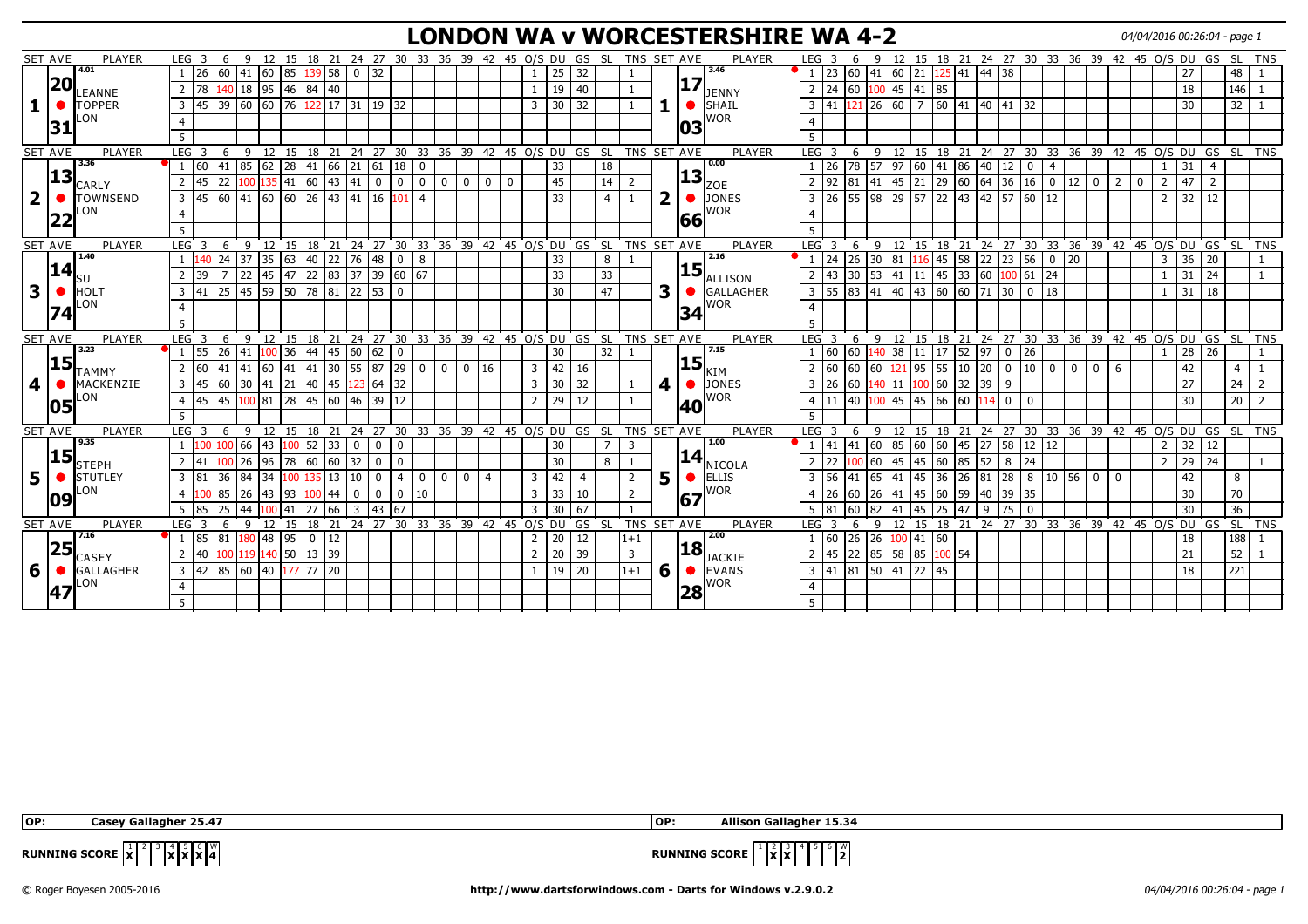# **LONDON WA v WORCESTERSHIRE WA 4-2** 04/04/2016 00:26:06 - page 2

| <b>PLAYER</b>   | W/L LWON LOST |       | AVE   TAVE | <b>PTS</b> | <b>DRTS</b> | <b>TON</b> | lTON+ | 180 TONS | <b>PLAYER</b>     | W/L  LWON LOST |       |      |      | AVE  TAVE  PTS  DRTS |  | TON  TON+  180  TONS |
|-----------------|---------------|-------|------------|------------|-------------|------------|-------|----------|-------------------|----------------|-------|------|------|----------------------|--|----------------------|
| Leanne Topper   |               | 20.31 | 4.01       | 1503       | 74          |            |       |          | Jenny Shail       |                | 17.03 | 3.46 | 1277 |                      |  |                      |
| Carly Townsend  |               | 13.22 | 3.36       | 1467       | 111         |            |       |          | Zoe Jones         |                | 13.66 | 0.00 | 1503 | 110                  |  |                      |
| Su Holt         |               | 14.74 | 1.40       | 1415       | 96          |            |       |          | Allison Gallagher |                | 15.34 | 2.16 | 1503 | -98                  |  |                      |
| Tammy MacKenzie |               | 15.05 | 3.23       | 1972       | 131         |            |       |          | Kim Jones         |                | 15.40 | 7.15 | 1956 | 127                  |  |                      |
| Steph Stutley   |               | 15.09 | 9.35       | 2490       | 165         |            |       | n        | l Nicola Ellis    |                | 14.67 | 1.00 | 2391 | 163                  |  |                      |
| Casey Gallagher |               | 25.47 | 7.16       | 1503       | 59          |            |       | $5 + 2$  | l Jackie Evans    |                | 18.28 | 2.00 | 1042 | 57                   |  |                      |
| <b>TOTALS</b>   |               | 16.27 | 0.00       | 10350      | 636         | 19         |       | $24 + 2$ | <b>TOTALS</b>     |                | 15.35 | 0.00 | 9672 | 630                  |  |                      |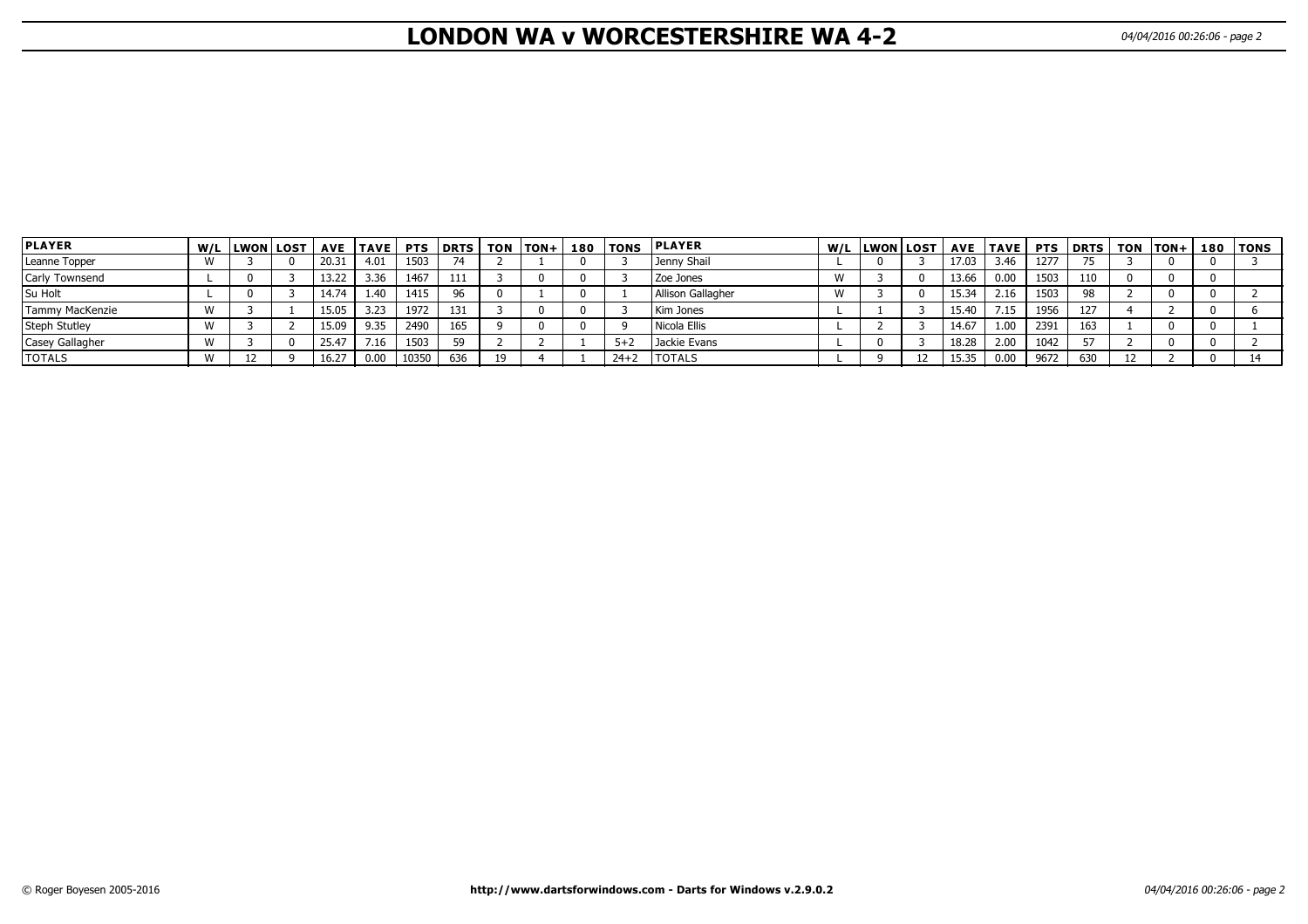# **LONDON MB v WORCESTERSHIRE MB 8-4** 04/04/2016 00:25:53 - page 1

|                         | <b>SET AVE</b> | <b>PLAYER</b>         | 6<br>LEG <sub>3</sub>                                                                             | -9       | 12 15 18 21 24 27 30 33 36 39 42 45 O/S DU GS SL TNS SET AVE     |                 |             |    |                                         |  |  |                                   |                 |                                                        |                |              |             | <b>PLAYER</b>        |                  | LEG <sub>3</sub><br>6                                                                               | 9             | 12 15 18 21 24 27 30 33 36 39 42 45 0/S DU GS SL TNS                               |            |    |                                               |  |  |                |              |     |                    |                |
|-------------------------|----------------|-----------------------|---------------------------------------------------------------------------------------------------|----------|------------------------------------------------------------------|-----------------|-------------|----|-----------------------------------------|--|--|-----------------------------------|-----------------|--------------------------------------------------------|----------------|--------------|-------------|----------------------|------------------|-----------------------------------------------------------------------------------------------------|---------------|------------------------------------------------------------------------------------|------------|----|-----------------------------------------------|--|--|----------------|--------------|-----|--------------------|----------------|
|                         |                | 9.05                  | 1   80   100   45                                                                                 |          | 100 60 96 20                                                     |                 |             |    |                                         |  |  | 21<br>$\overline{\mathbf{3}}$     | 20              |                                                        | 2              |              |             | 8.54                 |                  | $1 \mid 45$                                                                                         |               | 100 60 55 45                                                                       | 100 56     |    |                                               |  |  |                | 21           |     | 40 <sup>1</sup>    | $\overline{2}$ |
|                         |                | $ 22 _{\text{STEVE}}$ | $\overline{2}$                                                                                    |          |                                                                  |                 |             |    |                                         |  |  | 24                                |                 | 5                                                      | $\overline{2}$ |              |             | $ 21 _{\text{MARK}}$ |                  | $2 \mid 41 \mid 60 \mid 60 \mid 45 \mid 100 \mid 100 \mid 63 \mid 32$                               |               |                                                                                    |            |    |                                               |  |  | $\mathbf{1}$   | 22           | 32  |                    | 2              |
|                         |                |                       |                                                                                                   |          |                                                                  |                 |             |    |                                         |  |  |                                   |                 |                                                        |                |              |             |                      |                  |                                                                                                     |               |                                                                                    |            |    |                                               |  |  |                |              |     |                    |                |
| 1                       | $\bullet$      | DAY                   | $\overline{3}$<br>100                                                                             | 140 41   | 85 50 42 30 13                                                   |                 |             |    |                                         |  |  | $\overline{3}$<br>24              | 13              |                                                        | $\overline{2}$ | 1.           |             | <b>C</b> LUSCOTT     |                  | $3 \mid 40$<br>121                                                                                  |               | 30 55                                                                              | 133 97 21  | 2  |                                               |  |  |                | 24           |     | 2 <sup>1</sup>     | 2              |
|                         | 46             | LON                   | 22<br>55<br>$\overline{4}$                                                                        | 59       | 134 80                                                           | 131             | 20          |    |                                         |  |  | $\sqrt{20}$<br>$\overline{2}$     | 20              |                                                        | $\overline{2}$ |              | 59          | ∥WOR                 | $\overline{4}$   | 45<br>41                                                                                            |               | 60 100<br>28                                                                       | 100        |    |                                               |  |  |                | 18           |     | $\overline{127}$ 2 |                |
|                         |                |                       | 5                                                                                                 |          |                                                                  |                 |             |    |                                         |  |  |                                   |                 |                                                        |                |              |             |                      | 5                |                                                                                                     |               |                                                                                    |            |    |                                               |  |  |                |              |     |                    |                |
|                         | <b>SET AVE</b> | PLAYER                | $LEG$ 3                                                                                           |          | 6 9 12 15 18 21 24 27 30 33 36 39 42 45 O/S DU GS SL TNS SET AVE |                 |             |    |                                         |  |  |                                   |                 |                                                        |                |              |             | PLAYER               |                  | $LEG$ 3                                                                                             |               | 6 9 12 15 18 21 24 27 30 33 36 39 42 45 0/S DU GS                                  |            |    |                                               |  |  |                |              |     | <b>SL</b>          | <b>TNS</b>     |
|                         |                | 7.25                  | 145<br>$\vert$ 1                                                                                  | $100$ 30 | 85 100 41 40                                                     |                 |             |    |                                         |  |  | 21                                |                 | 60                                                     | $\overline{2}$ |              |             | 6.84                 |                  | 1 95<br>125                                                                                         |               | 45  41  24  97  74                                                                 |            |    |                                               |  |  | 3 <sup>7</sup> | 21           | 74  |                    |                |
|                         | 20             | MATT                  | $\overline{2}$<br>l 60<br>60                                                                      |          | $125$ 45 30 41 40                                                |                 |             |    |                                         |  |  | 21                                |                 | 100                                                    | -1             |              |             | $ 22 _{\text{PAUL}}$ | 2 <sup>1</sup>   | 25                                                                                                  |               | 45 58<br>62                                                                        |            | 40 |                                               |  |  |                | 22           | 40  |                    | 2              |
| $\overline{2}$          | $\bullet$      | WINZAR                | $\overline{3}$<br>  45                                                                            |          | $100$ 55 61 100 100 0 40                                         |                 |             |    |                                         |  |  | 23<br>2                           | 40              |                                                        | $\overline{3}$ | $\mathbf{2}$ |             | $\bullet$ WALLACE    |                  | $3 \mid 43$                                                                                         | 100   26   43 |                                                                                    | 125 100 44 |    |                                               |  |  |                | 21           |     | $20 \mid 3$        |                |
|                         |                | LON                   | $\overline{4}$<br>  78                                                                            |          | 100 60 55 85 17 13 75                                            |                 |             |    |                                         |  |  | 24                                |                 | 18                                                     | -1             |              |             | <b>I</b> WOR         |                  | $4 \overline{60}$<br>60                                                                             |               | 83  60  81  60  65  20  12                                                         |            |    |                                               |  |  | $2^{\circ}$    | 26           | 12  |                    |                |
|                         | 52             |                       | $\overline{5}$                                                                                    |          |                                                                  |                 |             |    |                                         |  |  |                                   |                 |                                                        |                |              | 04          |                      | $5^{\circ}$      |                                                                                                     |               |                                                                                    |            |    |                                               |  |  |                |              |     |                    |                |
|                         |                |                       |                                                                                                   |          |                                                                  |                 |             |    |                                         |  |  |                                   |                 |                                                        |                |              |             |                      |                  |                                                                                                     |               |                                                                                    |            |    |                                               |  |  |                |              |     |                    |                |
|                         | <b>SET AVE</b> | PLAYER<br>9.00        | LEG <sub>3</sub><br>$1 \ 81 \ 77 \ 40 \ 60 \ 60 \ 22 \ 43 \ 78 \ 40$                              |          | 6 9 12 15 18 21 24 27 30 33 36 39 42 45 O/S DU GS SL TNS SET AVE |                 |             |    |                                         |  |  |                                   | 40              |                                                        |                |              |             | PLAYER<br>l 9.99     | LEG <sub>3</sub> | - 6<br>1 60                                                                                         |               | 9 12 15 18 21 24 27 30 33 36 39 42 45 O/S DU GS SL TNS<br>41 40 41 140 45 28 58 28 |            |    |                                               |  |  |                | 27           |     | 20 <sup>1</sup>    | $\overline{1}$ |
|                         |                | $ 22 _{NICK}$         |                                                                                                   |          |                                                                  |                 |             |    |                                         |  |  | 25<br>1                           |                 |                                                        |                |              | 23          |                      |                  |                                                                                                     |               |                                                                                    |            |    |                                               |  |  |                |              |     |                    |                |
|                         |                |                       | $\overline{2}$<br>l 60                                                                            | 35       | $121$ 70 47 48 12                                                |                 |             | 8  |                                         |  |  | $\overline{25}$<br><sup>1</sup>   | 8               |                                                        | $\overline{2}$ |              |             | TOM                  | $\overline{2}$   | 13<br>41                                                                                            |               | $\boxed{60}$ $\boxed{100}$ 59 52 60                                                |            | 69 |                                               |  |  |                | 24           |     | $\overline{47}$    |                |
| $\mathbf{3}$            | $\bullet$      | COCKS                 | $\overline{3}$<br>140<br>42                                                                       |          | 140 81 30                                                        |                 |             |    |                                         |  |  |                                   | 15              | 168                                                    | $\mathbf{1}$   | 3            | $\bullet$   | <b>WHITE</b>         |                  | $3 \mid 41$<br>.40                                                                                  |               | 45 100 60                                                                          |            |    |                                               |  |  | 3              | 18           |     |                    | 3              |
|                         | 78             | LON                   | $\overline{4}$                                                                                    |          | 45 100 60 100 60                                                 |                 |             |    |                                         |  |  | 18                                |                 | 36                                                     | $\overline{3}$ |              | 105         | IWOR∣                |                  | $4 \mid 85$                                                                                         | 100 28 84     |                                                                                    | 100 104    |    |                                               |  |  | 3              | 18           |     |                    |                |
|                         |                |                       | 5<br>177                                                                                          | 100 85   | 81                                                               | 19              |             |    |                                         |  |  | $\overline{3}$                    | 18<br>  19      |                                                        |                |              |             |                      |                  | $5 \mid 81$<br>41                                                                                   | 82            | 100 81 98                                                                          |            |    |                                               |  |  |                | 18           |     | 18                 |                |
|                         | <b>SET AVE</b> | PLAYER                | 6<br><b>LEG</b><br>$\overline{3}$                                                                 | -9       | 12<br>15                                                         |                 |             |    | 18 21 24 27 30 33 36 39 42 45 0/S DU GS |  |  |                                   |                 | - SL                                                   |                |              | TNS SET AVE | <b>PLAYER</b>        | LEG <sub>3</sub> | 6                                                                                                   | $\mathsf{q}$  | 12                                                                                 |            |    | 15 18 21 24 27 30 33 36 39 42 45 0/S DU GS SL |  |  |                |              |     |                    | TNS            |
|                         |                | 7.79                  | 100                                                                                               | .40 60   | 100 81                                                           | 20              |             |    |                                         |  |  | $\overline{2}$<br>17              | 20              |                                                        | 3              |              |             | 8.85                 |                  | 1 140<br>.00                                                                                        |               | 140   97<br>18                                                                     |            |    |                                               |  |  |                | 15           |     | 6                  | $\overline{3}$ |
|                         | 26             | <b>BRIAN</b>          | $2  41   60   43   60   100   139   48   10$                                                      |          |                                                                  |                 |             |    |                                         |  |  | $\overline{22}$<br>1              | 10              |                                                        | $\overline{2}$ |              | 26          | <b>ALAN</b>          |                  | $2\left 100\right 47\left 20\right \left 140\right 22\left 78\right \left 54\right \left 30\right $ |               |                                                                                    |            |    |                                               |  |  |                | 24           |     | $10 \mid 2$        |                |
| $\overline{\mathbf{4}}$ | $\bullet$      | <b>HERRAGHTY</b>      | $\overline{3}$<br> 95  81   <mark>100  100</mark>  67  58                                         |          |                                                                  |                 |             |    |                                         |  |  | $\overline{17}$<br>$\overline{2}$ | 58              |                                                        | $\overline{2}$ | 4            | $\bullet$   | LOVERIDGE            |                  | 3 60 81 125 140 37                                                                                  |               |                                                                                    |            |    |                                               |  |  |                | 15           |     | $58 \mid 2$        |                |
|                         |                | LON                   | $\overline{4}$                                                                                    |          |                                                                  |                 |             |    |                                         |  |  |                                   |                 |                                                        |                |              |             | ∥WOR                 | $\overline{4}$   |                                                                                                     |               |                                                                                    |            |    |                                               |  |  |                |              |     |                    |                |
|                         | 84             |                       | $\overline{5}$                                                                                    |          |                                                                  |                 |             |    |                                         |  |  |                                   |                 |                                                        |                |              | 46          |                      | 5 <sup>1</sup>   |                                                                                                     |               |                                                                                    |            |    |                                               |  |  |                |              |     |                    |                |
|                         |                |                       |                                                                                                   |          |                                                                  |                 |             |    |                                         |  |  |                                   |                 |                                                        |                |              |             |                      |                  |                                                                                                     |               |                                                                                    |            |    |                                               |  |  |                |              |     |                    |                |
|                         | <b>SET AVE</b> | PLAYER<br>10.81       | LEG <sub>3</sub><br>1 60 60 140 140 77 0 24                                                       | 6 9      | 12 15                                                            |                 |             |    |                                         |  |  |                                   | 24              | 18 21 24 27 30 33 36 39 42 45 O/S DU GS SL TNS SET AVE |                |              |             | PLAYER<br>7.10       | LEG <sub>3</sub> | - 6<br>1 85<br>60                                                                                   |               | 9 12 15 18 21 24 27 30 33 36 39 42 45 0/S DU GS<br>30 60 60 44 130                 |            |    |                                               |  |  |                |              |     | 32                 | SL TNS         |
|                         | 25             |                       |                                                                                                   |          |                                                                  |                 |             |    |                                         |  |  | 19<br>$\overline{1}$              |                 |                                                        | 2              |              |             | $ 23 _{\text{MARK}}$ |                  |                                                                                                     |               |                                                                                    |            |    |                                               |  |  |                | 21           |     |                    |                |
|                         |                | <b>ROBBIE</b>         | $\overline{2}$ 60<br>60                                                                           | 121      | $100$ 40                                                         |                 | $100$ 20    |    |                                         |  |  | $\sqrt{20}$<br>$\overline{2}$     | $\overline{20}$ |                                                        | $\overline{3}$ |              |             |                      |                  | $\overline{2}$ 60<br>58                                                                             |               | 60 60 60                                                                           | 140        |    |                                               |  |  |                | 18           |     | $\overline{63}$    |                |
| 5 <sup>1</sup>          | $\bullet$      | <b>HAIN</b>           | $\overline{3}$<br>85                                                                              | 100 60   | 100 100                                                          | 46              | 6           |    |                                         |  |  | 21                                |                 |                                                        | $\overline{3}$ | 5            |             | $\bullet$ DONES      | $\overline{3}$   | 68<br>41                                                                                            |               | 58 100 45 96 48 45                                                                 |            |    |                                               |  |  |                | $\boxed{23}$ | 45  |                    |                |
|                         | 100            | LON                   | 60  43  60<br>$\overline{4}$                                                                      |          |                                                                  |                 |             |    |                                         |  |  | 20<br>$\overline{2}$              | 40              |                                                        | $1 + 1$        |              |             | $76$ <sup>WOR</sup>  | $\overline{4}$   | 140                                                                                                 |               | 30 100 91 32                                                                       |            |    |                                               |  |  |                | 18           |     | $8 \mid 3$         |                |
|                         |                |                       | 5                                                                                                 |          |                                                                  |                 |             |    |                                         |  |  |                                   |                 |                                                        |                |              |             |                      | 5                |                                                                                                     |               |                                                                                    |            |    |                                               |  |  |                |              |     |                    |                |
|                         | <b>SET AVE</b> | PLAYER                | LEG <sub>3</sub>                                                                                  |          | 6 9 12 15 18 21 24 27 30 33 36 39 42 45 O/S DU GS SL TNS SET AVE |                 |             |    |                                         |  |  |                                   |                 |                                                        |                |              |             | PLAYER               |                  | LEG <sub>3</sub><br>6                                                                               |               | 9 12 15 18 21 24 27 30 33 36 39 42 45 O/S DU GS SL TNS                             |            |    |                                               |  |  |                |              |     |                    |                |
|                         |                | 13.63                 | $\vert 1 \vert$                                                                                   |          |                                                                  |                 |             |    |                                         |  |  | 19<br>1                           | 32              |                                                        | -1             |              |             | 12.54                |                  | $1 \overline{60}$                                                                                   |               | 32 85 45 100 97                                                                    |            |    |                                               |  |  |                | 18           |     | 82                 |                |
|                         | 26             | MICHAEL               | $\overline{2}$<br>$100$ 58                                                                        |          | 123 100 100 20                                                   |                 |             |    |                                         |  |  | 18<br>$\overline{3}$              | 20              |                                                        | $\overline{4}$ |              | 27          | IGARY                |                  | $2 \mid 28$                                                                                         | 95 60 96      |                                                                                    | $140$ 42   |    |                                               |  |  |                | 18           |     | 40                 |                |
| 6                       | $\bullet$      | <b>ARTISS</b>         | $\boxed{60}$ $\boxed{100}$ $\boxed{100}$ $\boxed{60}$ $\boxed{41}$ $\boxed{60}$<br>$\overline{3}$ |          |                                                                  |                 |             |    |                                         |  |  |                                   | 18              | 80                                                     | $\overline{2}$ | 6            | $\bullet$   | <b>I</b> WHITBY      |                  | $3 \mid 43$<br>48                                                                                   |               | 100 100 100 110                                                                    |            |    |                                               |  |  | 3              | 18           | 110 |                    |                |
|                         |                | _ON                   | 77   60<br>$\overline{4}$                                                                         | 100      | 100                                                              |                 |             |    |                                         |  |  | 12                                |                 | 164                                                    | $\overline{2}$ |              |             | <b>I</b> WOR         |                  | 4 97<br>100                                                                                         |               | 40 140<br>124                                                                      |            |    |                                               |  |  | $\overline{3}$ | 15           | 124 |                    | 3              |
|                         | 55             |                       | 5                                                                                                 | 00       | 100 80 17                                                        |                 |             |    |                                         |  |  | 18                                |                 | $\overline{4}$                                         |                |              |             |                      | 5                | 00                                                                                                  | 55 81         |                                                                                    | 65 60      |    |                                               |  |  | $\overline{2}$ | 17           | 60  |                    |                |
|                         | <b>SET AVE</b> | PLAYER                | LEG <sub>3</sub><br>6                                                                             | ا 9∶     | 12 15 18 21 24 27 30 33 36 39 42 45 0/S DU GS SL                 |                 |             |    |                                         |  |  |                                   |                 |                                                        | TNS SET AVE    |              |             | PLAYER               | $LEG$ 3          | 6                                                                                                   | 9             | <sup>12</sup>                                                                      |            |    | 15 18 21 24 27 30 33 36 39 42 45 0/S DU GS SL |  |  |                |              |     |                    | TNS            |
|                         |                | 10.05                 | $1 \mid 45$                                                                                       | 82 26    | 85 59                                                            | 140             |             |    |                                         |  |  |                                   | 18              | 64                                                     | -1             |              |             | 6.12                 |                  | $1 \vert 40$                                                                                        |               | 140   99   44   28   32   118                                                      |            |    |                                               |  |  | 3 <sup>7</sup> | 21           | 118 |                    |                |
|                         | 25             |                       |                                                                                                   |          |                                                                  |                 |             |    |                                         |  |  |                                   |                 |                                                        |                |              | 24          |                      |                  |                                                                                                     |               |                                                                                    |            |    |                                               |  |  |                |              |     |                    |                |
|                         |                | GARY                  | $\overline{2}$<br>l 58                                                                            | 32 85    | 100 125                                                          |                 |             |    |                                         |  |  | 15                                |                 | 101                                                    | $\overline{2}$ |              |             | PHILIP               |                  | $2$ 93                                                                                              | 100 97 97     | 114                                                                                |            |    |                                               |  |  | 3              | 15           | 114 |                    | $\overline{2}$ |
| $\overline{\mathbf{z}}$ | $\bullet$      | <b>MILES</b>          | $\overline{3}$                                                                                    |          | l00 140   41   80   40                                           |                 |             |    |                                         |  |  | 17<br>2                           | 40              |                                                        | $\overline{3}$ |              | $\bullet$   | <b>RANDELL</b>       |                  | $3 \mid 50$                                                                                         |               | 78 39 42 60 44                                                                     |            |    |                                               |  |  |                | 18           |     | 188                |                |
|                         | 79             | LON                   | $\overline{4}$<br>100                                                                             | 100 60   | 60  100   44   29                                                |                 |             |    |                                         |  |  | 21                                |                 | 8                                                      | $\overline{3}$ |              | 88          | ∥WOR                 |                  | $4 \mid 45$<br>93                                                                                   |               | 80 140 87 46 10                                                                    |            |    |                                               |  |  | $\mathbf{1}$   | 19           | 10  |                    |                |
|                         |                |                       | 5                                                                                                 |          |                                                                  |                 |             |    |                                         |  |  |                                   |                 |                                                        |                |              |             |                      | 5                |                                                                                                     |               |                                                                                    |            |    |                                               |  |  |                |              |     |                    |                |
|                         | <b>SET AVE</b> | PLAYER                | LEG 3 6 9 12 15 18 21 24 27 30 33 36 39 42 45 O/S DU GS SL TNS SET AVE                            |          |                                                                  |                 |             |    |                                         |  |  |                                   |                 |                                                        |                |              |             | PLAYER               |                  | LEG <sub>3</sub><br>6                                                                               |               | 9 12 15 18 21 24 27 30 33 36 39 42 45 0/S DU GS                                    |            |    |                                               |  |  |                |              |     |                    | SL TNS         |
|                         |                | 15.81                 | 145<br>$\overline{1}$                                                                             |          | $140$ 135 45 60 66 0 0                                           |                 |             | 10 |                                         |  |  | $\overline{2}$<br>26              | 10              |                                                        | 2              |              |             | 7.23                 |                  | $1 \vert 40 \vert$                                                                                  |               | $123$ 60 95 60 91 24 0                                                             |            |    |                                               |  |  |                | 24           |     | 8   1              |                |
|                         | <b>26</b>      | <b>JOE</b>            | $140$ 85 $100$ 95 32<br>$\overline{2}$                                                            |          |                                                                  |                 |             |    |                                         |  |  |                                   | 15              | 49                                                     | 2              |              |             | $ 24 _{\text{PAUL}}$ | $\overline{2}$   | 58                                                                                                  |               | $\boxed{70}$ 85 94 14                                                              |            |    |                                               |  |  | 1              | 16           | 14  |                    | $1+1$          |
| 8                       | $\bullet$      | <b>IMBER</b>          | 99<br>$\overline{3}$                                                                              |          | 100 140 130 32                                                   |                 |             |    |                                         |  |  | <sup>13</sup><br>1                | 32              |                                                        | $\overline{3}$ | 8            |             | $\bigcirc$ BAILEY    |                  | $3 \mid 41$<br>60                                                                                   | $81 \, 58$    |                                                                                    |            |    |                                               |  |  |                | 12           |     | 261                |                |
|                         |                | LON                   | $\overline{4}$                                                                                    |          | 100 100 45 65 65                                                 |                 | $\mathbf 0$ |    |                                         |  |  |                                   | 21              | 5 <sup>1</sup>                                         | $\overline{3}$ |              |             | lwor                 |                  | 65<br>4 60                                                                                          |               | $100$ 60 55 22 91 48                                                               |            |    |                                               |  |  | 3 <sup>7</sup> | 24           | 48  |                    |                |
|                         | 64             |                       |                                                                                                   |          |                                                                  |                 |             |    |                                         |  |  |                                   |                 |                                                        |                |              | 45          |                      |                  |                                                                                                     |               |                                                                                    |            |    |                                               |  |  |                |              |     |                    |                |
|                         |                |                       | 5<br>100                                                                                          |          | 135 140 58 43                                                    | $\overline{25}$ |             |    |                                         |  |  | $\overline{2}$                    | 17 25           |                                                        | $\overline{3}$ |              |             |                      |                  | 5 60                                                                                                |               | 180 140 37 73                                                                      |            |    |                                               |  |  |                | 15           |     | $11 \mid 2+1$      |                |



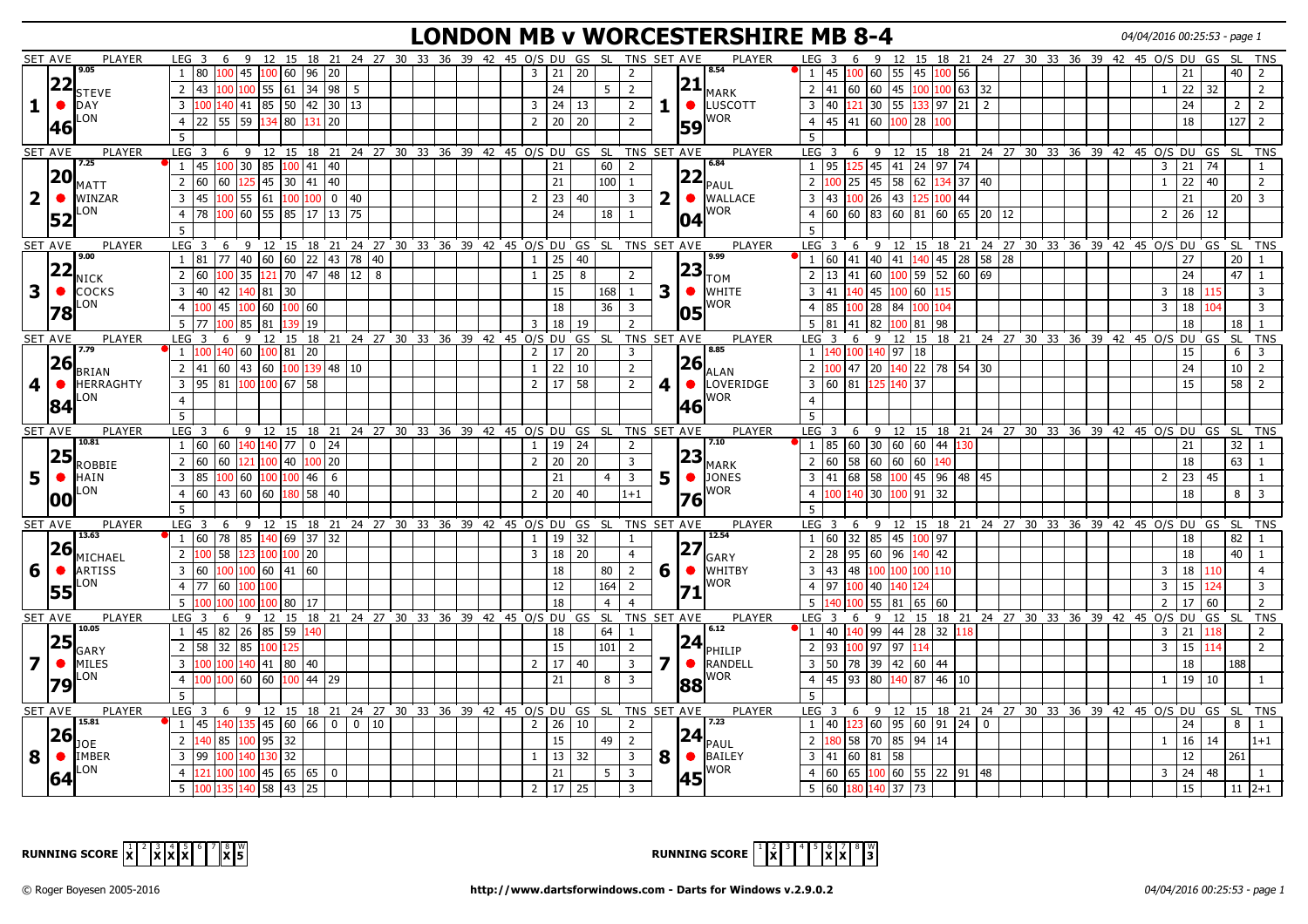#### **LONDON MB v WORCESTERSHIRE MB 8-4** 04/04/2016 00:25:56 - page 2

|                 | SET AVE | PLAYER           | LEG <sub>3</sub>               |            | q            | 12    | 15             | 18 21     |                                          | -24                | 27 30 |                | 33 36 39 42 45 O/S DU |    |              |   |    | GS             | - SL      | TNS SET AVE    |                 |    | <b>PLAYER</b>                   | LEG <sub>3</sub> |        |          | q            |           |                   |                                   |    |                   |    |                 |    |    |    | 12 15 18 21 24 27 30 33 36 39 42 45 O/S DU |    | GS  |           | SL TNS     |
|-----------------|---------|------------------|--------------------------------|------------|--------------|-------|----------------|-----------|------------------------------------------|--------------------|-------|----------------|-----------------------|----|--------------|---|----|----------------|-----------|----------------|-----------------|----|---------------------------------|------------------|--------|----------|--------------|-----------|-------------------|-----------------------------------|----|-------------------|----|-----------------|----|----|----|--------------------------------------------|----|-----|-----------|------------|
|                 |         | 14.85            | 41                             |            | 140 140 60   |       |                |           |                                          |                    |       |                |                       |    |              | 3 | 15 |                |           |                |                 |    | 6.58                            | $1 \mid 85$      |        | 70 83    |              | 99 44     |                   |                                   |    |                   |    |                 |    |    |    |                                            | 15 |     | 120       |            |
|                 | 27      | DAVID            |                                |            |              |       |                |           | $\begin{array}{c} 36 \\ -36 \end{array}$ |                    |       |                |                       |    |              |   | 19 | 36             |           |                |                 | 24 | KEVIN                           |                  | 38     | 59       | 85<br>140 li | 58        | -5                |                                   |    |                   |    |                 |    |    |    |                                            | 18 |     | 16        |            |
| 9               |         | WAWRZEWSKI       | 3 <sup>1</sup>                 |            |              | 41    |                | 100 10    | 0                                        |                    |       |                |                       |    |              |   | 21 |                | 10        |                | 9               |    | MASON                           | $3 \mid 27$      |        |          | 42  <br>85   |           | .20 80            | 46                                | 20 |                   |    |                 |    |    |    |                                            | 23 | 20  |           |            |
|                 | 69      | ON.              | $ 60\rangle$<br>$\overline{4}$ |            | 140 60       | 00    |                | 105 36    |                                          |                    |       |                |                       |    |              |   | 17 | 36             |           | 3              |                 | 62 | <b>WOR</b>                      | $\overline{4}$   |        | 41       | $140$ 40 60  |           |                   |                                   |    |                   |    |                 |    |    |    |                                            | 15 |     | 120       |            |
|                 |         |                  |                                |            |              |       |                |           |                                          |                    |       |                |                       |    |              |   |    |                |           |                |                 |    |                                 |                  |        |          |              |           |                   |                                   |    |                   |    |                 |    |    |    |                                            |    |     |           |            |
|                 | SET AVE | PLAYER           | <b>LEG</b>                     |            |              |       |                | 18        | 21                                       | $24 \overline{27}$ |       | 30             | 33 36 39 42 45 O/S DU |    |              |   |    | GS             | -SL       | TNS SET AVE    |                 |    | PLAYER                          | <b>LEG</b>       |        |          | 12           |           | 15 18 21          |                                   |    | $24$ 27 30        |    |                 |    |    |    | 33 36 39 42 45 O/S DU                      |    | GS  | <b>SL</b> | <b>TNS</b> |
|                 |         | 7.95             | $ 60\rangle$                   |            |              | 68    |                | 45 16 32  |                                          |                    |       |                |                       |    |              |   | 19 | 32             |           |                |                 |    | 11.40                           |                  |        | 45       | 58<br> 45    | 85        |                   |                                   |    |                   |    |                 |    |    |    |                                            | 18 |     | 68        |            |
|                 | 23      | <b>STUART</b>    |                                | 60         | $ 60\rangle$ | 60    |                | 100 29    | 57                                       |                    |       |                |                       |    |              | 3 | 21 | 57             |           |                |                 | 23 | <b>I</b> JAMES                  | $2 \mid 45$      |        | 140      | 58           | 60        | 82                | 0                                 |    |                   |    |                 |    |    |    |                                            | 21 |     | 16        |            |
| 10              |         | PATT             | 140<br>3                       | 85         | 28           |       | 80 82 60       |           | 154                                      |                    |       |                |                       |    |              |   | 21 |                | 72        |                | 10 <sup>1</sup> |    | SWALLWELL                       | $\overline{3}$   |        | 45       | 41           |           | 196               | 19                                |    |                   |    |                 |    |    |    |                                            | 20 | 19  |           |            |
|                 | 103     | ON.              | 26                             |            | 45           | 49    |                | 40 63     |                                          |                    |       |                |                       |    |              |   | 18 |                | 38        |                |                 | 33 | <b>I</b> WOR                    | $\overline{4}$   | 60     |          | 60           | 60        | 80                |                                   |    |                   |    |                 |    |    |    |                                            | 20 |     |           |            |
|                 |         |                  | <b>S5</b>                      |            | 85 60        | 160   | 85 45          |           | 39                                       | 32                 | 40    |                |                       |    |              |   | 25 | 40             |           |                |                 |    |                                 | 5 60             |        |          | 62<br>l 45   | 98        | 0                 |                                   | 18 |                   |    |                 |    |    |    |                                            | 24 |     | 18        |            |
|                 | SET AVE | PLAYER           | <b>LEG</b>                     |            |              |       |                | 18        |                                          | 24                 | 27    | 33<br>30       | 36                    | 39 | 42 45 0/S DU |   |    | GS             | <b>SL</b> | TNS SET AVE    |                 |    | <b>PLAYER</b>                   | <b>LEG</b>       |        |          |              |           |                   | 21                                | 24 | 27                | 30 | 33 <sup>°</sup> | 36 | 39 | 42 | 45 O/S DU                                  |    | GS  | <b>SL</b> | <b>TNS</b> |
|                 |         | 4.40             |                                |            | 0139         | 26    | 140 60         |           |                                          |                    |       |                |                       |    |              |   | 18 |                | 93        |                |                 |    | 6.40                            |                  |        | 83       | 40           | 32        | 74                | $\begin{array}{c} 32 \end{array}$ |    |                   |    |                 |    |    |    | 3                                          | 21 | 32  |           |            |
|                 | 20      | <b>JASON</b>     | 39                             |            | 100 59       | 95    |                |           | 41 100 35 24                             |                    |       |                |                       |    |              |   | 24 |                | 8         |                |                 |    | $\left 23\right _{\text{MARK}}$ | $2 \mid 81$      |        | 80       |              | 26        |                   | 15   43                           | 56 |                   |    |                 |    |    |    |                                            | 23 | 56  |           |            |
| 11   1          |         | <b>GALLAGHER</b> | 3 <sup>1</sup><br> 93          |            |              |       | 58 85 75 20 25 |           |                                          |                    |       |                |                       |    |              |   | 18 |                | 145       |                |                 |    | $\bullet$ SMITH                 | 3 60             |        | LOO   81 | 100          |           | $\sqrt{44}$ 66 50 |                                   |    |                   |    |                 |    |    |    |                                            | 20 | .50 |           |            |
|                 |         | ON.              | $\overline{4}$                 |            |              |       |                |           |                                          |                    |       |                |                       |    |              |   |    |                |           |                |                 |    | <b>WOR</b>                      |                  |        |          |              |           |                   |                                   |    |                   |    |                 |    |    |    |                                            |    |     |           |            |
|                 | 95      |                  | .5                             |            |              |       |                |           |                                          |                    |       |                |                       |    |              |   |    |                |           |                |                 | 48 |                                 | 5.               |        |          |              |           |                   |                                   |    |                   |    |                 |    |    |    |                                            |    |     |           |            |
|                 | SET AVE | <b>PLAYER</b>    | LEG <sub>3</sub>               |            | Q            | 12    | 15             | 18        | 21                                       | 24                 |       | 27 30 33 36 39 |                       |    | 42 45 0/S DU |   |    | GS             | - SL      | TNS SET AVE    |                 |    | <b>PLAYER</b>                   | LEG <sub>3</sub> |        |          | 12           |           | 15 18 21          |                                   |    | 24 27 30 33 36 39 |    |                 |    |    |    | 42 45 0/S DU                               |    |     |           | GS SL TNS  |
|                 |         | 13.36            | 15                             |            | 45 48        | 46    |                | 140 60 97 |                                          |                    |       |                |                       |    |              |   | 21 |                | 50        |                |                 |    | <b>11.64</b>                    |                  |        |          | 138 55 59    |           | 36 32             |                                   |    |                   |    |                 |    |    |    |                                            | 20 | 32  |           |            |
|                 | 27      | DANNY            |                                |            | 85 101       | 90 60 |                |           |                                          |                    |       |                |                       |    |              |   | 15 |                | 38        |                |                 | 25 | NEIL                            |                  | 55     | 125 81   |              | 180 50 10 |                   |                                   |    |                   |    |                 |    |    |    | 3                                          | 18 | 10  |           | $ 2+1 $    |
| 12 <sup>1</sup> |         | <b>FAULKNER</b>  | $\mathbf{3}$                   |            | 45           | 85 91 |                | 40        |                                          |                    |       |                |                       |    |              |   | 16 | 40             |           | $\overline{z}$ | L2I             |    | PARSONAGE                       | 3                | 140 43 |          | 140 41       | 81        |                   |                                   |    |                   |    |                 |    |    |    |                                            | 15 |     | 56        |            |
|                 |         | ON.              | 45                             |            |              | 59    | 80 111         |           | l 4                                      | 2                  |       |                |                       |    |              |   | 22 | $\overline{2}$ |           | 3              |                 |    | <b>WOR</b>                      | $4 \mid 41$      |        | 84       | 100 60       |           | 36 40 54 54       |                                   |    |                   |    |                 |    |    |    |                                            | 24 |     | 32        |            |
|                 | 178     |                  |                                | 140 44 140 |              | 137   | 140            |           |                                          |                    |       |                |                       |    |              |   | 13 | $\vert$ 40     |           | 3              |                 | 12 |                                 |                  |        | 55       | 120 24       |           |                   |                                   |    |                   |    |                 |    |    |    |                                            | 12 |     | 181       |            |
|                 |         |                  |                                |            |              |       |                |           |                                          |                    |       |                |                       |    |              |   |    |                |           |                |                 |    |                                 |                  |        |          |              |           |                   |                                   |    |                   |    |                 |    |    |    |                                            |    |     |           |            |

| OP:<br>27.78<br>Dar                                                                           | OP:<br>.                                    |
|-----------------------------------------------------------------------------------------------|---------------------------------------------|
|                                                                                               |                                             |
| <b>RUNNIN</b><br> X 8 <br><b>IVIVIV</b><br><br>. .<br>SLURE<br>$\lambda$<br><b>IA.</b><br>ΔИ. | <b>RUNNING SCORE</b><br>Iv<br><br>ıл<br>^ו^ |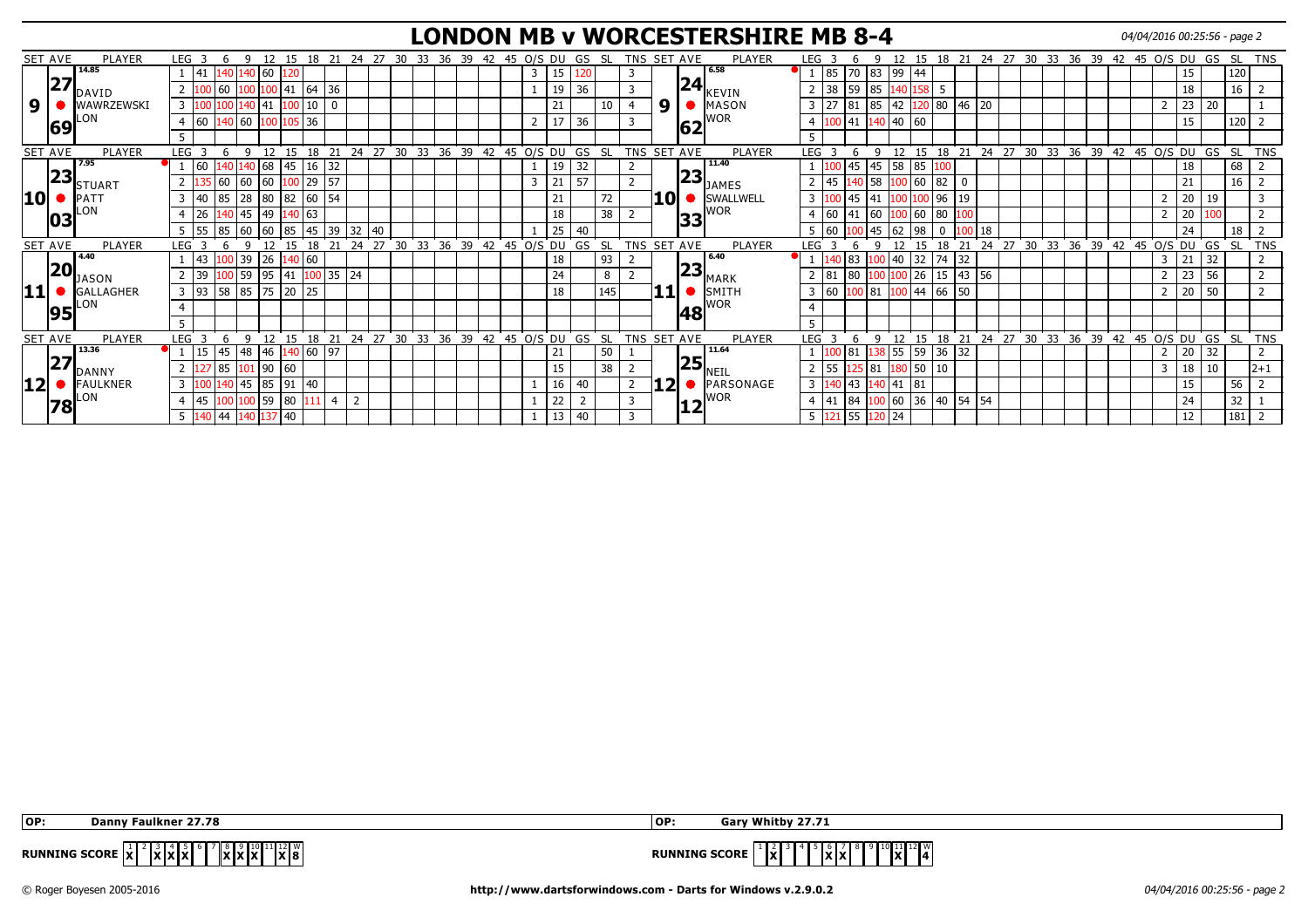# **LONDON MB v WORCESTERSHIRE MB 8-4** 04/04/2016 00:25:58 - page 3

| <b>PLAYER</b>         |              | W/L LWON LOST |    |       | AVE   TAVE | <b>PTS</b> | DRTS | <b>TON</b> | $ TON+ $ | 180 | <b>TONS</b> | <b>PLAYER</b>      |   | W/L LWON LOST |          |       | <b>AVE TAVE</b> | <b>PTS</b> | <b>DRTS</b> | <b>TON</b> | $ TON+$ | 180 | TONS     |
|-----------------------|--------------|---------------|----|-------|------------|------------|------|------------|----------|-----|-------------|--------------------|---|---------------|----------|-------|-----------------|------------|-------------|------------|---------|-----|----------|
| Steve Day             | W            |               |    | 22.46 | 9.05       | 1999       | 89   |            |          |     |             | I Mark Luscott     |   |               |          | 21.59 | 8.54            | 1835       | 85          |            |         |     |          |
| <b>Matt Winzar</b>    |              |               |    | 20.52 | 7.25       | 1826       | 89   |            |          |     |             | l Paul Wallace     | W |               |          | 22.04 | 6.84            | 1984       | 90          |            |         |     |          |
| Nick Cocks            | W            |               |    | 22.78 | 9.00       | 2301       | 101  |            |          |     |             | Tom White          |   |               |          | 23.05 | 9.99            | 2420       | 105         |            |         |     |          |
| Brian Herraghty       | W            |               |    | 26.84 | 7.79       | 1503       | 56   |            |          |     |             | Alan Loveridge     |   |               |          | 26.46 | 8.85            | 1429       | 54          |            |         |     |          |
| Robbie Hain           | W            |               |    | 25.00 | 10.81      | 2000       | 80   |            |          |     | $9 + 1$     | Mark Jones         |   |               |          | 23.76 | 7.10            | 1901       | 80          |            |         |     |          |
| <b>Michael Artiss</b> |              |               |    | 26.55 | 13.63      | 2257       | 85   | ÎΖ         |          |     |             | <b>Gary Whitby</b> | W |               |          | 27.71 | 12.54           | 2383       | 86          |            |         |     |          |
| <b>Gary Miles</b>     |              |               |    | 25.79 | 10.05      | 1831       | 71   |            |          |     |             | Philip Randell     | W |               |          | 24.88 | 6.12            | 1816       | 73          |            |         |     |          |
| Joe Imber             | W            |               |    | 26.64 | 15.81      | 2451       | 92   |            |          |     |             | Paul Bailey        |   |               |          | 24.45 | 7.23            | 2225       | 91          |            |         |     | $5 + 2$  |
| David Wawrzewski      | $\mathbf{M}$ |               |    | 27.69 | 14.85      | 1994       | 72   |            |          |     |             | Kevin Mason        |   |               |          | 24.62 | 6.58            | 1748       | 71          |            |         |     |          |
| <b>Stuart Patt</b>    | W            |               |    | 23.03 | 7.95       | 2395       | 104  |            |          |     |             | James Swallwell    |   |               |          | 23.33 | 11.40           | 2403       | 103         |            |         |     |          |
| Jason Gallagher       |              |               |    | 20.95 | 4.40       | 1257       | 60   |            |          |     |             | Mark Smith         | W |               | $\Omega$ | 23.48 | 6.40            | 1503       | 64          |            |         |     |          |
| Danny Faulkner        | $\mathbf{M}$ |               |    | 27.78 | 13.36      | 2417       | 87   |            |          |     |             | Neil Parsonage     |   |               |          | 25.12 | 11.64           | 2236       | 89          |            |         |     | $9 + 1$  |
| <b>TOTALS</b>         | W            | 28            | 23 | 24.58 | 0.00       | 24231      | 986  | 82         |          |     | $108 + 1$   | <b>TOTALS</b>      |   | 23            | 28       | 24.10 | 0.00            | 23883      | 991         | 64         |         |     | $88 + 3$ |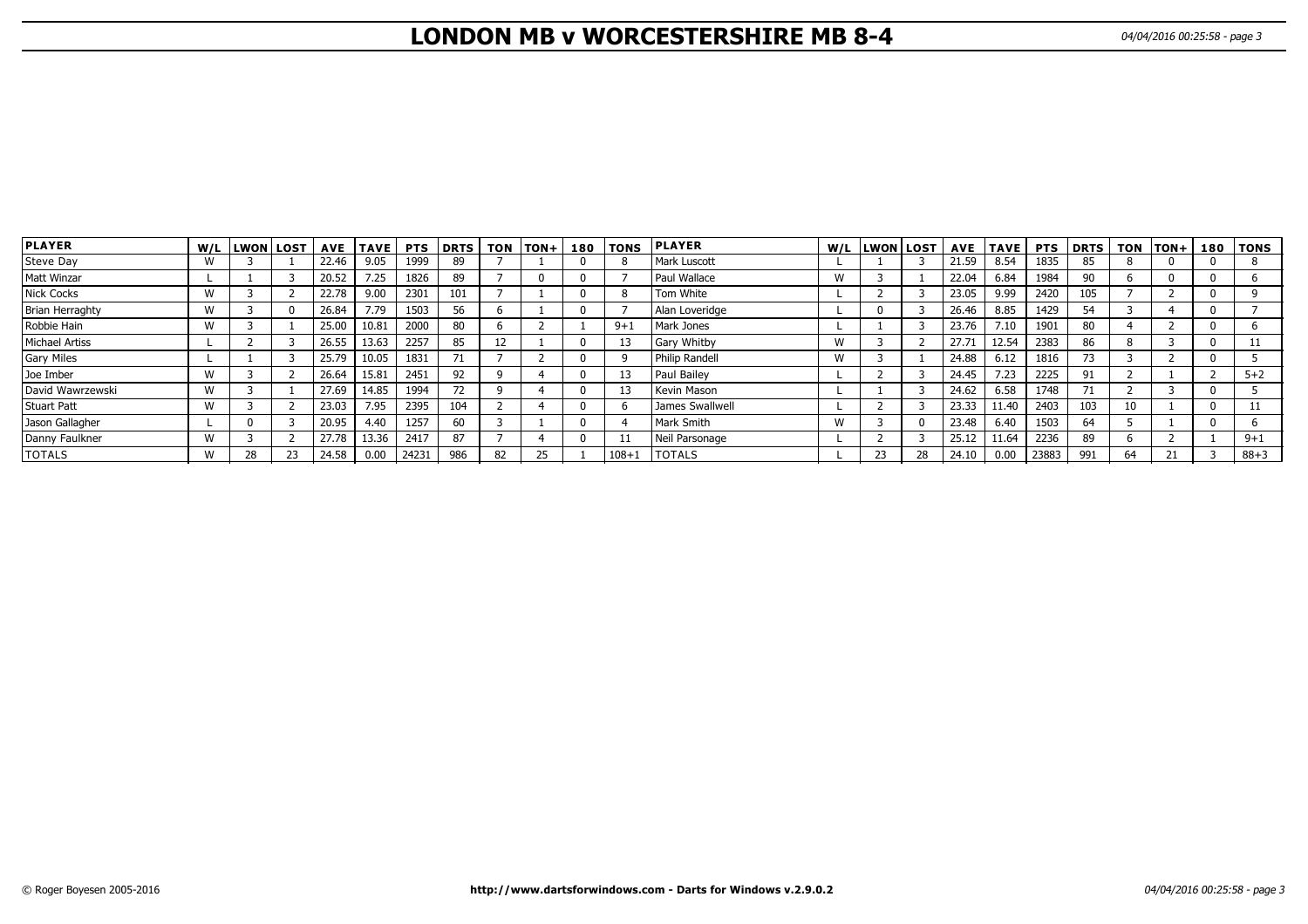# **LONDON WB v WORCESTERSHIRE WB 5-1** 04/04/2016 00:25:45 - page 1

| <b>SET AVE</b><br><b>PLAYER</b><br>9 12 15 18 21 24 27 30 33 36 39 42 45 O/S DU GS SL<br>TNS SET AVE<br><b>PLAYER</b><br>12 15 18 21 24 27 30 33 36 39 42 45 O/S DU GS SL<br>LEG <sub>3</sub><br>LEG <sub>3</sub><br>TNS<br>-6<br>-6<br>-9<br>5.81<br>3.40<br>140 30<br>140 30 45 18 41<br>26<br>64 60<br>21<br>60<br>81<br>116<br>60<br>121<br>$\overline{3}$<br>$\overline{2}$<br>30<br>21<br>17<br> 21<br><b>SHAZ</b><br>81 81 30 43 41 17 47 43 73<br>45 81 43 25 60 43 100 25 39<br>$\overline{40}$ I<br>45<br>$\overline{3}$<br>30<br>73<br>27<br>2<br>DENNY<br><b>DEBOO</b><br>180 43 40 38 22 38<br>3 60 41 60 41 17 100 60<br>140<br>20<br>$122$ 1<br>$\overline{3}$<br>$\overline{2}$<br>38<br>$12+1$<br>$\bullet$ PLACE<br>21<br><b>COSTELLO</b><br><b>WOR</b><br><b>17 LON</b><br> 75<br>12 15 18 21 24 27 30 33 36 39 42 45 0/S DU<br>9 12 15 18 21 24 27 30 33 36 39 42 45 0/S DU GS<br>GS SL<br>TNS SET AVE<br>SL.<br><b>SET AVE</b><br>PLAYER<br>LEG <sub>3</sub><br>6<br>-9<br>PLAYER<br>LEG <sub>3</sub><br>6<br><b>TNS</b><br>3.00<br>1.40<br>28<br>45 83 45 96 38<br>38<br>160<br>$170 +$<br>$\overline{7}$<br>30  140  52<br>$32 \mid 24$<br>24<br>41<br>45<br>25<br>27<br> 45  41<br> 45<br>$\overline{1}$<br><b>16</b><br> 14 <br>$\begin{bmatrix} 60 & 40 & 24 & 11 & 24 & 42 \end{bmatrix}$<br>110 <sup>1</sup><br>66 60<br>$41 \mid 44 \mid 65$<br>40<br>22<br>85<br>27<br>45<br>60<br>26<br>40<br>83  <br>180<br>$\overline{2}$<br>2<br>2<br>LYNNE<br>WENDY<br>$\overline{\mathbf{2}}$<br>n<br>$45 \mid 61 \mid 43$<br>$\bullet$ lo'keefe<br>$100$ 39<br>56 32<br><b>BIONDINI</b><br>41 28<br>60 70<br>126<br>78<br>145<br>26<br>40<br>6<br>28<br>42<br>21<br>$\mathbf 0$<br>$\overline{0}$<br>$\overline{0}$<br>40<br>8<br>$\bullet$<br>3<br>$\overline{4}$<br>$\overline{0}$<br>41<br>8<br>3<br>$\mathbf 0$<br>2<br>LON<br>WOR<br>60 45 45 55 45<br>45 80 65 81<br>60<br>19<br>91 40<br>28<br>41<br>45<br>41<br>141<br>$100 -$<br>0<br>30<br>40<br>3<br>$\overline{4}$<br>$\Omega$<br> 13<br>94<br><b>SET AVE</b><br>PLAYER<br>12 15 18 21 24 27 30 33 36 39 42 45 0/S DU GS SL<br>TNS SET AVE<br>PLAYER<br>$LEG$ 3<br>9 12 15 18 21 24 27 30 33 36 39 42 45 0/S DU GS SL<br>LEG <sub>3</sub><br>6<br>$\overline{9}$<br>6<br><b>TNS</b><br>5.12<br>3.00<br>60<br>$100$ 78 96 24 8<br>45 41<br> 22 43 45 24 55<br>174<br>  60   41   30<br>28<br>41<br>27<br>$\overline{4}$<br>11<br>4<br> 17<br>$\overline{\mathbf{16}}_{\mathsf{RACHEL}}$<br>$57$ 53 21<br>22   60   22   60   57<br>27<br>$\overline{2}$<br>26<br>28<br>85<br>64<br>40<br>51<br>$0$ 16<br>16<br>2<br>60<br>30<br>33<br>$\overline{4}$<br><b>JANE</b><br>3<br>3<br>45 63 75 40<br>25<br>40<br>$24 \mid 31$<br>105<br><b>BIGGS</b><br>$\overline{3}$<br>41<br> 41 79<br>GALLAGHER<br>$100$ 45 22<br>27<br>$\bullet$<br>l 57<br>60<br>3<br> 41<br> 81<br>141<br>ON.<br>WOR<br>47 29<br>32  45   9<br>30 100 87 45 36 20<br>57<br>57 76<br>30<br>60<br>$29$ 20<br>125 12<br>12<br>$\overline{4}$<br> 41  41<br>$ 41\rangle$<br>$\overline{2}$<br>-1<br>$\overline{4}$<br><b>50</b><br> 18<br>25<br>27<br>59<br>69<br>38 57<br>$57 \mid 45 \mid 32$<br>32<br>32<br>22<br>66<br>60 60<br>$ 80\rangle$<br> 49<br>5<br>14 57<br> 41<br>24<br>40<br>18 21 24 27 30 33 36 39 42 45 0/S DU GS SL<br>PLAYER<br>TNS SET AVE<br>15 18 21 24 27 30 33 36 39 42 45 0/S DU GS<br>SL SL<br><b>SET AVE</b><br>LEG <sub>3</sub><br>$\mathsf{q}$<br>12<br>15<br>PLAYER<br>$LEG$ 3<br>$\mathsf{q}$<br>12<br>TNS<br>-6<br>6<br>5.35<br>3.97<br> 45 55<br>24<br>85 |
|-------------------------------------------------------------------------------------------------------------------------------------------------------------------------------------------------------------------------------------------------------------------------------------------------------------------------------------------------------------------------------------------------------------------------------------------------------------------------------------------------------------------------------------------------------------------------------------------------------------------------------------------------------------------------------------------------------------------------------------------------------------------------------------------------------------------------------------------------------------------------------------------------------------------------------------------------------------------------------------------------------------------------------------------------------------------------------------------------------------------------------------------------------------------------------------------------------------------------------------------------------------------------------------------------------------------------------------------------------------------------------------------------------------------------------------------------------------------------------------------------------------------------------------------------------------------------------------------------------------------------------------------------------------------------------------------------------------------------------------------------------------------------------------------------------------------------------------------------------------------------------------------------------------------------------------------------------------------------------------------------------------------------------------------------------------------------------------------------------------------------------------------------------------------------------------------------------------------------------------------------------------------------------------------------------------------------------------------------------------------------------------------------------------------------------------------------------------------------------------------------------------------------------------------------------------------------------------------------------------------------------------------------------------------------------------------------------------------------------------------------------------------------------------------------------------------------------------------------------------------------------------------------------------------------------------------------------------------------------------------------------------------------------------------------------------------------------------------------------------------------------------------------------------------------------------------------------------------------------------------------------------------------------------------------------------------------------------------------------------------------------------------------------------------------------------------------------------------------------------------------------------------------------------------|
|                                                                                                                                                                                                                                                                                                                                                                                                                                                                                                                                                                                                                                                                                                                                                                                                                                                                                                                                                                                                                                                                                                                                                                                                                                                                                                                                                                                                                                                                                                                                                                                                                                                                                                                                                                                                                                                                                                                                                                                                                                                                                                                                                                                                                                                                                                                                                                                                                                                                                                                                                                                                                                                                                                                                                                                                                                                                                                                                                                                                                                                                                                                                                                                                                                                                                                                                                                                                                                                                                                                                           |
|                                                                                                                                                                                                                                                                                                                                                                                                                                                                                                                                                                                                                                                                                                                                                                                                                                                                                                                                                                                                                                                                                                                                                                                                                                                                                                                                                                                                                                                                                                                                                                                                                                                                                                                                                                                                                                                                                                                                                                                                                                                                                                                                                                                                                                                                                                                                                                                                                                                                                                                                                                                                                                                                                                                                                                                                                                                                                                                                                                                                                                                                                                                                                                                                                                                                                                                                                                                                                                                                                                                                           |
|                                                                                                                                                                                                                                                                                                                                                                                                                                                                                                                                                                                                                                                                                                                                                                                                                                                                                                                                                                                                                                                                                                                                                                                                                                                                                                                                                                                                                                                                                                                                                                                                                                                                                                                                                                                                                                                                                                                                                                                                                                                                                                                                                                                                                                                                                                                                                                                                                                                                                                                                                                                                                                                                                                                                                                                                                                                                                                                                                                                                                                                                                                                                                                                                                                                                                                                                                                                                                                                                                                                                           |
|                                                                                                                                                                                                                                                                                                                                                                                                                                                                                                                                                                                                                                                                                                                                                                                                                                                                                                                                                                                                                                                                                                                                                                                                                                                                                                                                                                                                                                                                                                                                                                                                                                                                                                                                                                                                                                                                                                                                                                                                                                                                                                                                                                                                                                                                                                                                                                                                                                                                                                                                                                                                                                                                                                                                                                                                                                                                                                                                                                                                                                                                                                                                                                                                                                                                                                                                                                                                                                                                                                                                           |
|                                                                                                                                                                                                                                                                                                                                                                                                                                                                                                                                                                                                                                                                                                                                                                                                                                                                                                                                                                                                                                                                                                                                                                                                                                                                                                                                                                                                                                                                                                                                                                                                                                                                                                                                                                                                                                                                                                                                                                                                                                                                                                                                                                                                                                                                                                                                                                                                                                                                                                                                                                                                                                                                                                                                                                                                                                                                                                                                                                                                                                                                                                                                                                                                                                                                                                                                                                                                                                                                                                                                           |
|                                                                                                                                                                                                                                                                                                                                                                                                                                                                                                                                                                                                                                                                                                                                                                                                                                                                                                                                                                                                                                                                                                                                                                                                                                                                                                                                                                                                                                                                                                                                                                                                                                                                                                                                                                                                                                                                                                                                                                                                                                                                                                                                                                                                                                                                                                                                                                                                                                                                                                                                                                                                                                                                                                                                                                                                                                                                                                                                                                                                                                                                                                                                                                                                                                                                                                                                                                                                                                                                                                                                           |
|                                                                                                                                                                                                                                                                                                                                                                                                                                                                                                                                                                                                                                                                                                                                                                                                                                                                                                                                                                                                                                                                                                                                                                                                                                                                                                                                                                                                                                                                                                                                                                                                                                                                                                                                                                                                                                                                                                                                                                                                                                                                                                                                                                                                                                                                                                                                                                                                                                                                                                                                                                                                                                                                                                                                                                                                                                                                                                                                                                                                                                                                                                                                                                                                                                                                                                                                                                                                                                                                                                                                           |
|                                                                                                                                                                                                                                                                                                                                                                                                                                                                                                                                                                                                                                                                                                                                                                                                                                                                                                                                                                                                                                                                                                                                                                                                                                                                                                                                                                                                                                                                                                                                                                                                                                                                                                                                                                                                                                                                                                                                                                                                                                                                                                                                                                                                                                                                                                                                                                                                                                                                                                                                                                                                                                                                                                                                                                                                                                                                                                                                                                                                                                                                                                                                                                                                                                                                                                                                                                                                                                                                                                                                           |
|                                                                                                                                                                                                                                                                                                                                                                                                                                                                                                                                                                                                                                                                                                                                                                                                                                                                                                                                                                                                                                                                                                                                                                                                                                                                                                                                                                                                                                                                                                                                                                                                                                                                                                                                                                                                                                                                                                                                                                                                                                                                                                                                                                                                                                                                                                                                                                                                                                                                                                                                                                                                                                                                                                                                                                                                                                                                                                                                                                                                                                                                                                                                                                                                                                                                                                                                                                                                                                                                                                                                           |
|                                                                                                                                                                                                                                                                                                                                                                                                                                                                                                                                                                                                                                                                                                                                                                                                                                                                                                                                                                                                                                                                                                                                                                                                                                                                                                                                                                                                                                                                                                                                                                                                                                                                                                                                                                                                                                                                                                                                                                                                                                                                                                                                                                                                                                                                                                                                                                                                                                                                                                                                                                                                                                                                                                                                                                                                                                                                                                                                                                                                                                                                                                                                                                                                                                                                                                                                                                                                                                                                                                                                           |
|                                                                                                                                                                                                                                                                                                                                                                                                                                                                                                                                                                                                                                                                                                                                                                                                                                                                                                                                                                                                                                                                                                                                                                                                                                                                                                                                                                                                                                                                                                                                                                                                                                                                                                                                                                                                                                                                                                                                                                                                                                                                                                                                                                                                                                                                                                                                                                                                                                                                                                                                                                                                                                                                                                                                                                                                                                                                                                                                                                                                                                                                                                                                                                                                                                                                                                                                                                                                                                                                                                                                           |
|                                                                                                                                                                                                                                                                                                                                                                                                                                                                                                                                                                                                                                                                                                                                                                                                                                                                                                                                                                                                                                                                                                                                                                                                                                                                                                                                                                                                                                                                                                                                                                                                                                                                                                                                                                                                                                                                                                                                                                                                                                                                                                                                                                                                                                                                                                                                                                                                                                                                                                                                                                                                                                                                                                                                                                                                                                                                                                                                                                                                                                                                                                                                                                                                                                                                                                                                                                                                                                                                                                                                           |
|                                                                                                                                                                                                                                                                                                                                                                                                                                                                                                                                                                                                                                                                                                                                                                                                                                                                                                                                                                                                                                                                                                                                                                                                                                                                                                                                                                                                                                                                                                                                                                                                                                                                                                                                                                                                                                                                                                                                                                                                                                                                                                                                                                                                                                                                                                                                                                                                                                                                                                                                                                                                                                                                                                                                                                                                                                                                                                                                                                                                                                                                                                                                                                                                                                                                                                                                                                                                                                                                                                                                           |
|                                                                                                                                                                                                                                                                                                                                                                                                                                                                                                                                                                                                                                                                                                                                                                                                                                                                                                                                                                                                                                                                                                                                                                                                                                                                                                                                                                                                                                                                                                                                                                                                                                                                                                                                                                                                                                                                                                                                                                                                                                                                                                                                                                                                                                                                                                                                                                                                                                                                                                                                                                                                                                                                                                                                                                                                                                                                                                                                                                                                                                                                                                                                                                                                                                                                                                                                                                                                                                                                                                                                           |
|                                                                                                                                                                                                                                                                                                                                                                                                                                                                                                                                                                                                                                                                                                                                                                                                                                                                                                                                                                                                                                                                                                                                                                                                                                                                                                                                                                                                                                                                                                                                                                                                                                                                                                                                                                                                                                                                                                                                                                                                                                                                                                                                                                                                                                                                                                                                                                                                                                                                                                                                                                                                                                                                                                                                                                                                                                                                                                                                                                                                                                                                                                                                                                                                                                                                                                                                                                                                                                                                                                                                           |
|                                                                                                                                                                                                                                                                                                                                                                                                                                                                                                                                                                                                                                                                                                                                                                                                                                                                                                                                                                                                                                                                                                                                                                                                                                                                                                                                                                                                                                                                                                                                                                                                                                                                                                                                                                                                                                                                                                                                                                                                                                                                                                                                                                                                                                                                                                                                                                                                                                                                                                                                                                                                                                                                                                                                                                                                                                                                                                                                                                                                                                                                                                                                                                                                                                                                                                                                                                                                                                                                                                                                           |
|                                                                                                                                                                                                                                                                                                                                                                                                                                                                                                                                                                                                                                                                                                                                                                                                                                                                                                                                                                                                                                                                                                                                                                                                                                                                                                                                                                                                                                                                                                                                                                                                                                                                                                                                                                                                                                                                                                                                                                                                                                                                                                                                                                                                                                                                                                                                                                                                                                                                                                                                                                                                                                                                                                                                                                                                                                                                                                                                                                                                                                                                                                                                                                                                                                                                                                                                                                                                                                                                                                                                           |
|                                                                                                                                                                                                                                                                                                                                                                                                                                                                                                                                                                                                                                                                                                                                                                                                                                                                                                                                                                                                                                                                                                                                                                                                                                                                                                                                                                                                                                                                                                                                                                                                                                                                                                                                                                                                                                                                                                                                                                                                                                                                                                                                                                                                                                                                                                                                                                                                                                                                                                                                                                                                                                                                                                                                                                                                                                                                                                                                                                                                                                                                                                                                                                                                                                                                                                                                                                                                                                                                                                                                           |
|                                                                                                                                                                                                                                                                                                                                                                                                                                                                                                                                                                                                                                                                                                                                                                                                                                                                                                                                                                                                                                                                                                                                                                                                                                                                                                                                                                                                                                                                                                                                                                                                                                                                                                                                                                                                                                                                                                                                                                                                                                                                                                                                                                                                                                                                                                                                                                                                                                                                                                                                                                                                                                                                                                                                                                                                                                                                                                                                                                                                                                                                                                                                                                                                                                                                                                                                                                                                                                                                                                                                           |
| l 50<br>100 30<br>55<br>100 66<br>66<br>85<br>$ 22\rangle$<br>30 59<br>140 40<br>$40$   1<br>3<br>21<br>2                                                                                                                                                                                                                                                                                                                                                                                                                                                                                                                                                                                                                                                                                                                                                                                                                                                                                                                                                                                                                                                                                                                                                                                                                                                                                                                                                                                                                                                                                                                                                                                                                                                                                                                                                                                                                                                                                                                                                                                                                                                                                                                                                                                                                                                                                                                                                                                                                                                                                                                                                                                                                                                                                                                                                                                                                                                                                                                                                                                                                                                                                                                                                                                                                                                                                                                                                                                                                                 |
| 16<br>16<br>98<br>22 60<br>40 60<br>135 68 12<br>$2 \mid 70$<br>$13 \mid 79 \mid 34 \mid 80$<br>123 50<br>26 50<br>$\overline{2}$<br>24<br>  22   30<br>$\overline{2}$<br>6                                                                                                                                                                                                                                                                                                                                                                                                                                                                                                                                                                                                                                                                                                                                                                                                                                                                                                                                                                                                                                                                                                                                                                                                                                                                                                                                                                                                                                                                                                                                                                                                                                                                                                                                                                                                                                                                                                                                                                                                                                                                                                                                                                                                                                                                                                                                                                                                                                                                                                                                                                                                                                                                                                                                                                                                                                                                                                                                                                                                                                                                                                                                                                                                                                                                                                                                                               |
| NIKKI<br><b>JANET</b><br>59<br>$36$<br>19 87<br>32 40<br>PATTEN<br>  22<br>66<br>4<br>36<br><b>50</b><br>FARLEY                                                                                                                                                                                                                                                                                                                                                                                                                                                                                                                                                                                                                                                                                                                                                                                                                                                                                                                                                                                                                                                                                                                                                                                                                                                                                                                                                                                                                                                                                                                                                                                                                                                                                                                                                                                                                                                                                                                                                                                                                                                                                                                                                                                                                                                                                                                                                                                                                                                                                                                                                                                                                                                                                                                                                                                                                                                                                                                                                                                                                                                                                                                                                                                                                                                                                                                                                                                                                           |
| 4<br>45<br>$\overline{3}$<br>$100$ 41<br>45<br>33<br>19<br>55 30<br> 79  40<br>$\bullet$<br>16<br>8<br>$\overline{2}$<br>00<br>0<br>$\overline{\mathbf{3}}$<br>41<br>$\overline{2}$<br>8<br>LON.<br>WOR                                                                                                                                                                                                                                                                                                                                                                                                                                                                                                                                                                                                                                                                                                                                                                                                                                                                                                                                                                                                                                                                                                                                                                                                                                                                                                                                                                                                                                                                                                                                                                                                                                                                                                                                                                                                                                                                                                                                                                                                                                                                                                                                                                                                                                                                                                                                                                                                                                                                                                                                                                                                                                                                                                                                                                                                                                                                                                                                                                                                                                                                                                                                                                                                                                                                                                                                   |
| 44<br>26<br> 98<br>43<br>21<br> 45<br>50.<br>34<br>85<br>22<br>60<br>52<br>30<br>45<br>36<br>69<br>81<br>l 43<br>30<br>44<br>20<br>20<br>-5<br>44<br>0<br> 19<br>$\overline{4}$<br>$\mathbf{0}$<br> 83<br>48                                                                                                                                                                                                                                                                                                                                                                                                                                                                                                                                                                                                                                                                                                                                                                                                                                                                                                                                                                                                                                                                                                                                                                                                                                                                                                                                                                                                                                                                                                                                                                                                                                                                                                                                                                                                                                                                                                                                                                                                                                                                                                                                                                                                                                                                                                                                                                                                                                                                                                                                                                                                                                                                                                                                                                                                                                                                                                                                                                                                                                                                                                                                                                                                                                                                                                                              |
| 58<br>33<br>83<br>30<br>25<br>50<br>26<br>64<br>26<br>26<br> 43<br>85<br>54<br>58<br>$\overline{3}$<br>36<br>32<br>80<br>43<br>14                                                                                                                                                                                                                                                                                                                                                                                                                                                                                                                                                                                                                                                                                                                                                                                                                                                                                                                                                                                                                                                                                                                                                                                                                                                                                                                                                                                                                                                                                                                                                                                                                                                                                                                                                                                                                                                                                                                                                                                                                                                                                                                                                                                                                                                                                                                                                                                                                                                                                                                                                                                                                                                                                                                                                                                                                                                                                                                                                                                                                                                                                                                                                                                                                                                                                                                                                                                                         |
| 24 27 30 33 36 39 42 45 O/S DU GS SL<br>TNS SET AVE<br><b>SET AVE</b><br>PLAYER<br>21<br>PLAYER<br>LEG <sub>3</sub><br>15 18 21 24 27 30 33 36 39 42 45 0/S DU GS<br>` SL<br>TNS <sup>T</sup><br>LEG <sub>3</sub><br>6<br>-9<br>12<br>15 18<br>12<br>6<br>-9<br>4.45                                                                                                                                                                                                                                                                                                                                                                                                                                                                                                                                                                                                                                                                                                                                                                                                                                                                                                                                                                                                                                                                                                                                                                                                                                                                                                                                                                                                                                                                                                                                                                                                                                                                                                                                                                                                                                                                                                                                                                                                                                                                                                                                                                                                                                                                                                                                                                                                                                                                                                                                                                                                                                                                                                                                                                                                                                                                                                                                                                                                                                                                                                                                                                                                                                                                      |
| 2.80<br>125 87<br>26<br> 42 0<br>28<br>l 60<br>85 41<br>$ 10\rangle$<br>27<br>30<br>68<br>68<br>18<br>28<br>29<br>83.<br>$\mathbf 0$<br>141<br>180<br>$1+1$<br>6<br>$\overline{2}$<br>$\overline{4}$                                                                                                                                                                                                                                                                                                                                                                                                                                                                                                                                                                                                                                                                                                                                                                                                                                                                                                                                                                                                                                                                                                                                                                                                                                                                                                                                                                                                                                                                                                                                                                                                                                                                                                                                                                                                                                                                                                                                                                                                                                                                                                                                                                                                                                                                                                                                                                                                                                                                                                                                                                                                                                                                                                                                                                                                                                                                                                                                                                                                                                                                                                                                                                                                                                                                                                                                      |
| $\overline{\mathbf{15}}_{\mathsf{DEE}}$<br>$\left\  \mathbf{14} \right\ _{\text{LYNNE}}$<br>36<br>85<br> 41 45 94<br>26<br>66<br> 76<br>39<br> 60  41<br>36<br>30<br>30 100 29 20<br>24<br>88   1<br>60<br>$\overline{2}$<br>62<br>2                                                                                                                                                                                                                                                                                                                                                                                                                                                                                                                                                                                                                                                                                                                                                                                                                                                                                                                                                                                                                                                                                                                                                                                                                                                                                                                                                                                                                                                                                                                                                                                                                                                                                                                                                                                                                                                                                                                                                                                                                                                                                                                                                                                                                                                                                                                                                                                                                                                                                                                                                                                                                                                                                                                                                                                                                                                                                                                                                                                                                                                                                                                                                                                                                                                                                                      |
| 50 <sup>o</sup><br>22 60<br>24<br>5<br>$30 \mid 41 \mid 45 \mid 85$<br>27 24<br><b>BELCHER</b><br>l 22<br>26<br>80<br>95<br>75 24<br>$\overline{3}$<br>120 100<br>100<br>151 I<br>$\mathbf 0$<br>26<br>ARNOLD<br>$\overline{3}$<br>3<br>3                                                                                                                                                                                                                                                                                                                                                                                                                                                                                                                                                                                                                                                                                                                                                                                                                                                                                                                                                                                                                                                                                                                                                                                                                                                                                                                                                                                                                                                                                                                                                                                                                                                                                                                                                                                                                                                                                                                                                                                                                                                                                                                                                                                                                                                                                                                                                                                                                                                                                                                                                                                                                                                                                                                                                                                                                                                                                                                                                                                                                                                                                                                                                                                                                                                                                                 |
| LON<br>WOR<br>85 13 30 37<br> 45  41  40  43  60  60  22  41  59  66  12  <br>54<br>53 2<br>41<br>$\overline{2}$<br>$\overline{4}$<br>$0 \mid 10$<br>$\overline{2}$<br>0<br>0<br>$\overline{4}$<br>$\mathbf{0}$<br>05<br>41                                                                                                                                                                                                                                                                                                                                                                                                                                                                                                                                                                                                                                                                                                                                                                                                                                                                                                                                                                                                                                                                                                                                                                                                                                                                                                                                                                                                                                                                                                                                                                                                                                                                                                                                                                                                                                                                                                                                                                                                                                                                                                                                                                                                                                                                                                                                                                                                                                                                                                                                                                                                                                                                                                                                                                                                                                                                                                                                                                                                                                                                                                                                                                                                                                                                                                               |
| 5.                                                                                                                                                                                                                                                                                                                                                                                                                                                                                                                                                                                                                                                                                                                                                                                                                                                                                                                                                                                                                                                                                                                                                                                                                                                                                                                                                                                                                                                                                                                                                                                                                                                                                                                                                                                                                                                                                                                                                                                                                                                                                                                                                                                                                                                                                                                                                                                                                                                                                                                                                                                                                                                                                                                                                                                                                                                                                                                                                                                                                                                                                                                                                                                                                                                                                                                                                                                                                                                                                                                                        |
| 9 12 15 18 21 24 27 30 33 36 39 42 45 0/S DU GS SL<br>9 12 15 18 21 24 27 30 33 36 39 42 45 O/S DU GS SL TNS<br>SET AVE<br>PLAYER<br>TNS SET AVE<br>PLAYER<br>LEG <sub>3</sub><br>LEG <sub>3</sub><br>6<br>6                                                                                                                                                                                                                                                                                                                                                                                                                                                                                                                                                                                                                                                                                                                                                                                                                                                                                                                                                                                                                                                                                                                                                                                                                                                                                                                                                                                                                                                                                                                                                                                                                                                                                                                                                                                                                                                                                                                                                                                                                                                                                                                                                                                                                                                                                                                                                                                                                                                                                                                                                                                                                                                                                                                                                                                                                                                                                                                                                                                                                                                                                                                                                                                                                                                                                                                              |
| 4.40<br>1.00<br>$32\overline{65}$<br>60 60 30 66 60 84 48 40<br>l 50<br>00 30<br>39<br>$60 \mid 11 \mid 40$<br>30<br>67<br>13<br>30 40<br>$\overline{7}$<br>$ 40\rangle$<br>$\overline{3}$                                                                                                                                                                                                                                                                                                                                                                                                                                                                                                                                                                                                                                                                                                                                                                                                                                                                                                                                                                                                                                                                                                                                                                                                                                                                                                                                                                                                                                                                                                                                                                                                                                                                                                                                                                                                                                                                                                                                                                                                                                                                                                                                                                                                                                                                                                                                                                                                                                                                                                                                                                                                                                                                                                                                                                                                                                                                                                                                                                                                                                                                                                                                                                                                                                                                                                                                                |
| 15 <br> 15 <br>55 60<br>$41 \mid 11 \mid 57$<br>68<br> 40 26 60 44 11<br>43 60<br>$50$ 24<br>30<br>26<br>26<br>58<br>30 <sub>o</sub><br>$\overline{3}$<br>24<br>101<br>2<br>2<br>41<br><b>KELLY</b><br>DEBBIE                                                                                                                                                                                                                                                                                                                                                                                                                                                                                                                                                                                                                                                                                                                                                                                                                                                                                                                                                                                                                                                                                                                                                                                                                                                                                                                                                                                                                                                                                                                                                                                                                                                                                                                                                                                                                                                                                                                                                                                                                                                                                                                                                                                                                                                                                                                                                                                                                                                                                                                                                                                                                                                                                                                                                                                                                                                                                                                                                                                                                                                                                                                                                                                                                                                                                                                             |
| 6 <br>27<br>6 <b>6 BEARMAND</b><br>  39  <br>$24 \mid 45 \mid 140 \mid 43$<br>3 60<br>$\vert 100 \vert 28 \vert 81 \vert 40 \vert 58 \vert 8$<br>$\overline{7}$<br>106<br> 41 85<br>26<br>LIVETT<br>$\overline{3}$<br>160<br>26 11<br>$\overline{2}$<br>8<br>-1                                                                                                                                                                                                                                                                                                                                                                                                                                                                                                                                                                                                                                                                                                                                                                                                                                                                                                                                                                                                                                                                                                                                                                                                                                                                                                                                                                                                                                                                                                                                                                                                                                                                                                                                                                                                                                                                                                                                                                                                                                                                                                                                                                                                                                                                                                                                                                                                                                                                                                                                                                                                                                                                                                                                                                                                                                                                                                                                                                                                                                                                                                                                                                                                                                                                           |
| LON<br>WOR<br>$60$ 22 45<br>$4 \times 83 \times 26 \times 82 \times 0$<br>41 45<br>7 81 32<br> 48 58 0 20<br>45<br>22<br>36<br>12<br>68  <br>41 60<br>34<br>20<br>40<br>60                                                                                                                                                                                                                                                                                                                                                                                                                                                                                                                                                                                                                                                                                                                                                                                                                                                                                                                                                                                                                                                                                                                                                                                                                                                                                                                                                                                                                                                                                                                                                                                                                                                                                                                                                                                                                                                                                                                                                                                                                                                                                                                                                                                                                                                                                                                                                                                                                                                                                                                                                                                                                                                                                                                                                                                                                                                                                                                                                                                                                                                                                                                                                                                                                                                                                                                                                                |
| 151<br>  41   100   60   57   36<br>$30 \mid 28$<br>85 30<br>60 45 45 21 93<br>27<br>81<br>5 70 41 60<br>8 <sup>1</sup><br>28<br>130<br>$\overline{3}$<br>  11<br>5                                                                                                                                                                                                                                                                                                                                                                                                                                                                                                                                                                                                                                                                                                                                                                                                                                                                                                                                                                                                                                                                                                                                                                                                                                                                                                                                                                                                                                                                                                                                                                                                                                                                                                                                                                                                                                                                                                                                                                                                                                                                                                                                                                                                                                                                                                                                                                                                                                                                                                                                                                                                                                                                                                                                                                                                                                                                                                                                                                                                                                                                                                                                                                                                                                                                                                                                                                       |

**RUNNING SCORE**  $\vert \vec{\mathbf{x}} \vert \vec{\mathbf{x}} \vert \vec{\mathbf{x}} \vert \vec{\mathbf{x}} \vert^3$  $\vert \vec{\mathbf{x}} \vert \vec{\mathbf{x}} \vert^8$